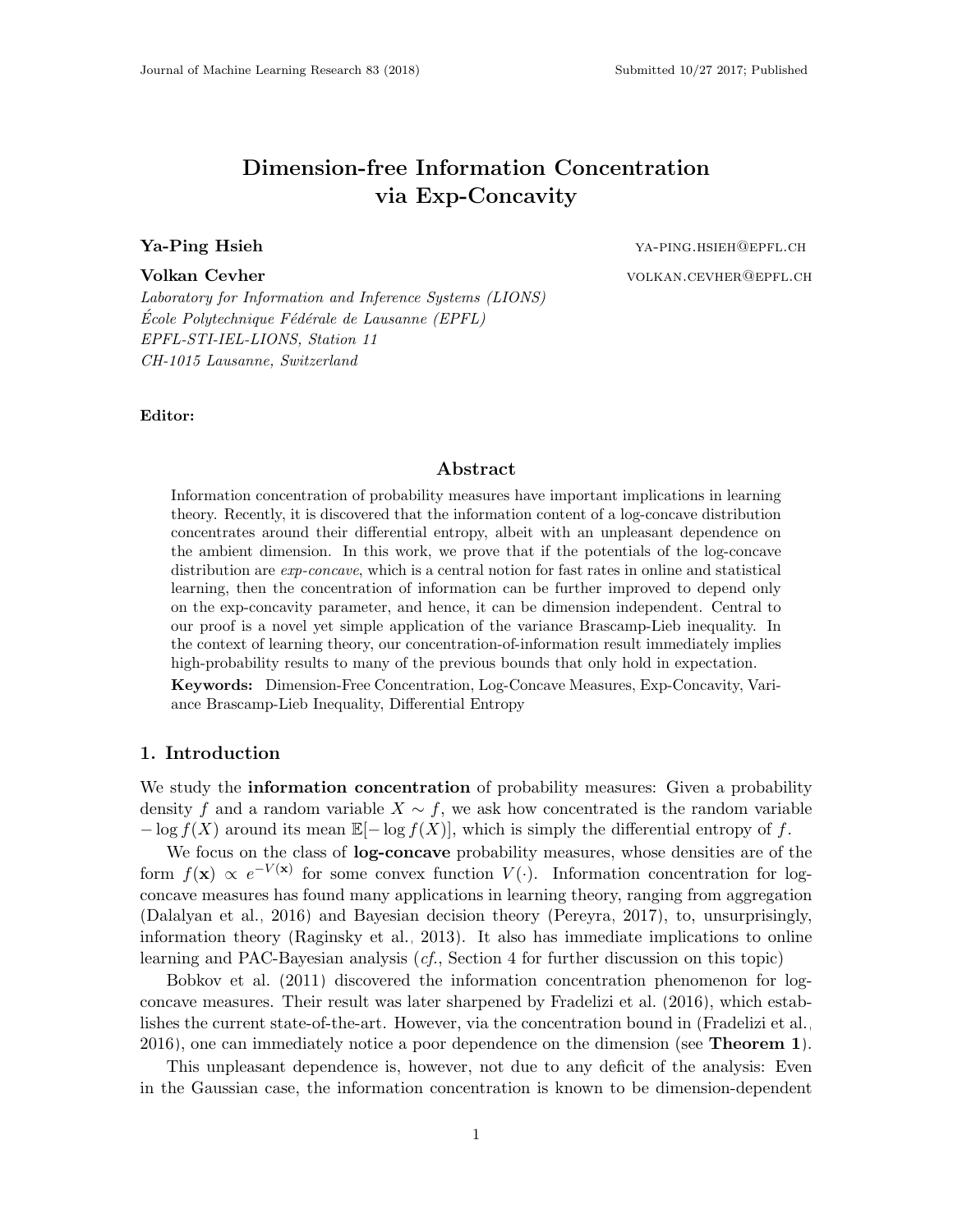[\(Cover and Pombra, 1989\)](#page-9-3), and the bound in [\(Fradelizi et al., 2016\)](#page-9-2) matches the tightest known result. We can verify that the exponential distributions, another candidate for dimension-free concentration, share the same poor dimensional scaling.

Given these observations, one might pessimistically conjecture that no meaningful subclass of log-concave measures satisfies the information concentration in a dimension-free fashion. Hence, our main result comes as a surprise that, not only does there exist a large subclass of log-concave measures with dimension-free information concentration, but in addition, this subclass is extremely well-known to the machine learning community:

Our main result (informal statement): Let  $f(\mathbf{x}) \propto e^{-V(\mathbf{x})}$  where V is  $\eta$ **exp-concave.** Then, the information concentration of  $f(\mathbf{x})$  solely depends on the  $exp\text{-}concavity$  parameter  $\eta$ , and not the ambient dimension.

Many loss functions in machine learning are known to be exp-concave; a non-exhaustive list includes the squared loss, entropic loss, log-linear loss, SVMs with squared hinge loss, and log loss; see [\(Cesa-Bianchi et al., 2006\)](#page-9-4) for more. Moreover, distributions of the type  $e^{-V(x)}$ , where  $V$  is exp-concave, appear frequently in many areas of learning theory. Consequently, our main result is tightly connected to learning with exp-concave losses; see Section 4.

Our main insight is that exp-concave functions are Lipschitz in a local norm, and logconcave measures satisfy the "Poincaré inequality in this local norm", namely the Brascamp-Lieb inequality. We elaborate more on the intuition in Appendix [B.1.](#page-1-0) In retrospect, the proof of our main result is, once the right tools are identified, completely natural and elementary. In fact, our result basically implies that the exp-concavity arises naturally in the dimension-free information concentration.

The rest of the paper is organized as follows. We first set up notations and review basics of differential entropy and log-concave distributions in Section 2. In Section 3, which contains precise statements of the main result, we present various dimension-free inequalities for information concentration. We provide a counterexample to a conjecture, which is a natural strengthening of our results. We discuss implications of information concentration in Section 4 with motivating examples. The proofs of the main results can be found in Appendix [B.](#page-1-1)

# <span id="page-1-1"></span>2. Preliminaries

# <span id="page-1-0"></span>2.1 Notations

For a function f, we write  $\mathbb{E}_{\mu}f := \int f d\mu$  and  $\text{Var}_{\mu}(f) := \int f^2 d\mu - \left(\int f d\mu\right)^2$ . We write  $X \sim \mu$  for a random variable X associated with the probability measure  $\mu$ .

In this paper, the norm  $\|\cdot\|$  is always the Euclidean norm, and we use  $\langle \cdot, \cdot \rangle$  for the Euclidean inner product. We use  $\nabla V$ ,  $\nabla^2 V$ , and  $\partial V$  to denote the gradient, Hessian, and subgraident of V, respectively. The notation  $\mathcal{C}^k$  denotes the class of k-times differentiable functions with continuous  $k$ -th derivatives.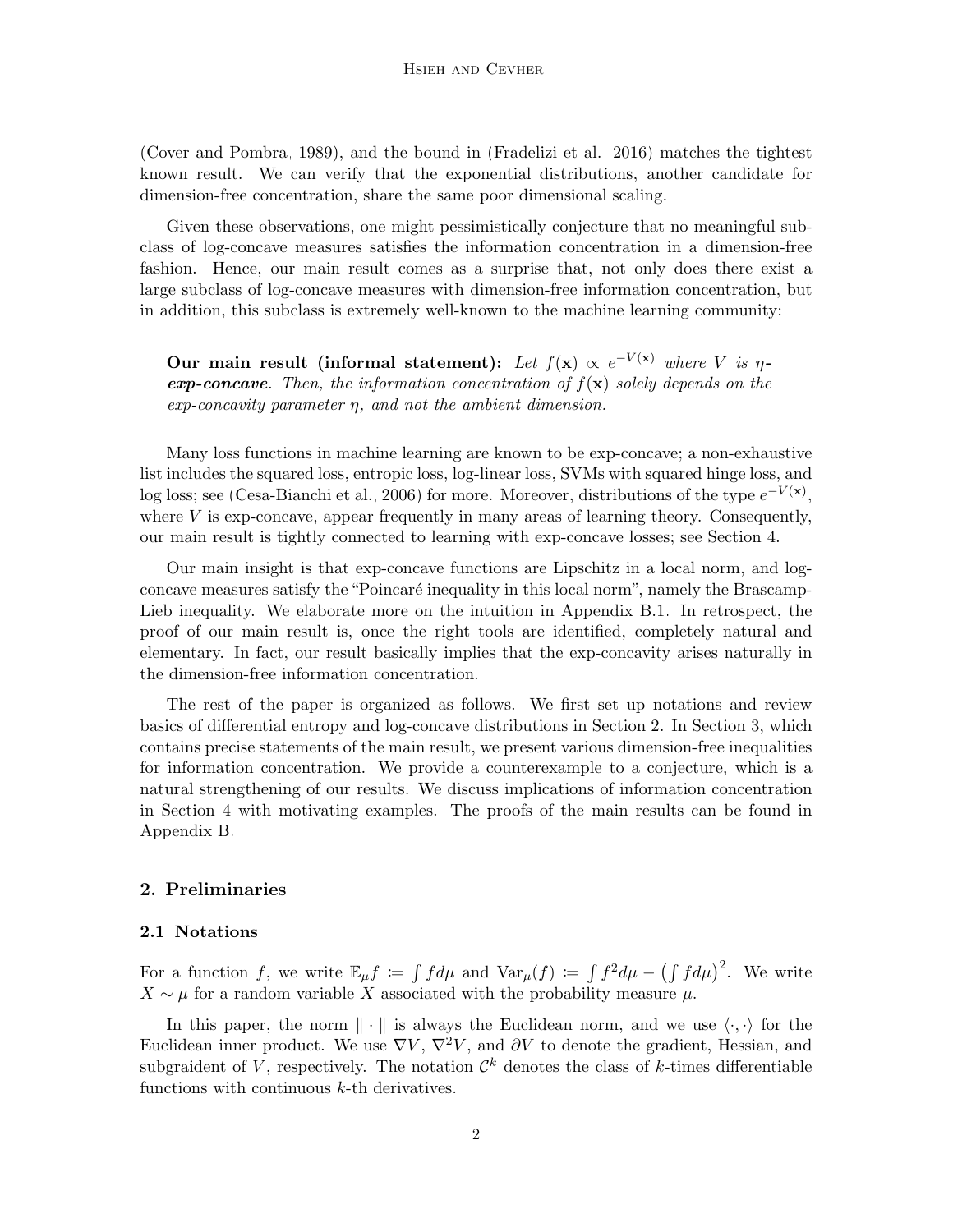### 2.2 Differential Entropy and Log-Concave Distributions

Let  $\mu$  be a probability measure having density f with respect to the Lebesgue measure and let  $X \sim \mu$ . The differential entropy [\(Cover and Thomas, 2012\)](#page-9-5) of X is defined as

$$
h(\mu) = h(X) := \mathbb{E}_{\mu}[-\log f(X)].
$$
\n(1)

The random variable  $\tilde{h}(\mu) = \tilde{h}(X) := -\log f(X)$  is called the *information content* of  $\mu$ .

We study the concentration of information content around the differential entropy:

$$
\mathbb{P}\left(|\tilde{h}(X) - h(X)| > t\right) \le \alpha(t)
$$

where  $\alpha : \mathbb{R}^+ \to \mathbb{R}^+$  vanishes rapidly as t increases.

Throughout this paper, we consider log-concave probability measures, namely probability measures having density of the form

$$
d\mu_V(\mathbf{x}) = \frac{e^{-V(\mathbf{x})}}{\int e^{-V}} d\mathbf{x},\tag{2}
$$

where V is a convex function such that  $\int e^{-V} < \infty$ . The function V is called the *potential* of the measure  $\mu_V$ . For log-concave measures, the concentration of information content is equivalent to the concentration of the potential, i.e.,  $\mathbb{P}(|V - \mathbb{E}_{\mu_V} V| > t)$ .

# <span id="page-2-1"></span>3. Dimension Free Concentration of Information for Exp-Concave Potentials

This section presents our main results.

We first review the state-of-the-art bound in Section [3.](#page-2-1)1. In Section [3.](#page-2-1)2, we demonstrate dimension-free information concentration when the underlying potential  $V$  is assumed to be exp-concave. All our results are of sub-exponential type; it is hence natural to ask if the sub-Gaussian counterparts are also true. We show that this is impossible even in dimension 1, by giving a counterexample in Section [3.](#page-2-1)3. Finally, we highlight some immediate consequences of our main results in Section [3.](#page-2-1)4. All proofs are deferred to Appendix [B.](#page-1-1)

#### 3.1 Previous Art

The state-of-the-art concentration bound for  $V$  is given by [Fradelizi et al.](#page-9-2) [\(2016\)](#page-9-2):

**Theorem 1** (Information Concentration for Log-Concave Vectors) Let  $d\mu_V(\mathbf{x}) \coloneqq \frac{e^{-V(\mathbf{x})}}{ \int e^{-V} d\mathbf{x}}$ be a d-dimensional log-concave probability measure. Then, we have

- 1.  $\text{Var}(V(X)) \leq d$ .
- 2. There exist universal constants  $c_1$  and  $c_2$  such that

<span id="page-2-2"></span><span id="page-2-0"></span>
$$
\mathbb{P}(|V - \mathbb{E}V| > t) \le c_1 \exp\left(-c_2 \min\left(t, \frac{t^2}{d}\right)\right). \tag{3}
$$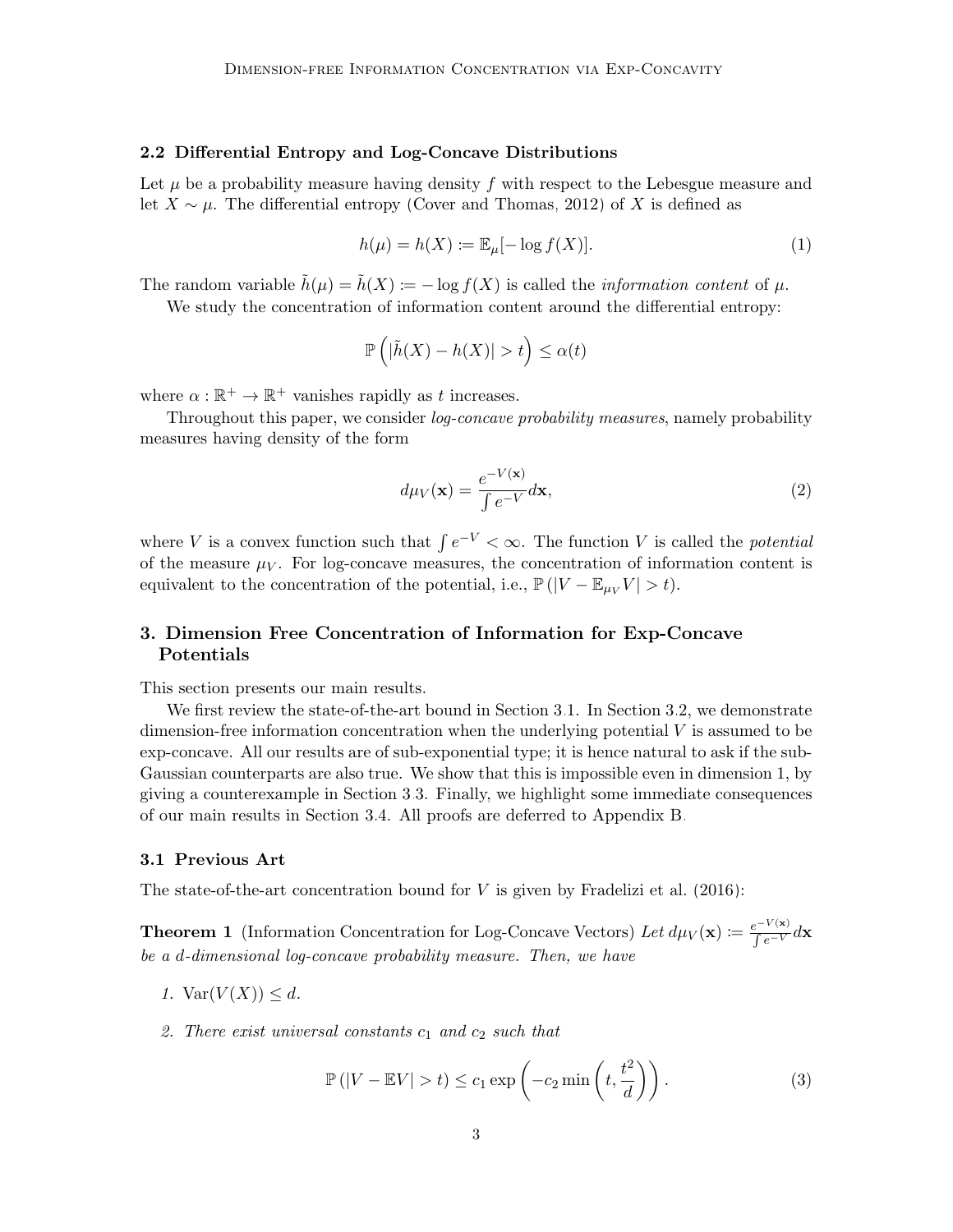This is the main result of [\(Fradelizi et al., 2016\)](#page-9-2) combined with the well-known relation

$$
t - \log(1 + t) \simeq \min(t, t^2)
$$

for every  $t > 0$ .

The bound [\(3\)](#page-2-2) matches the tightest known results for  $V = \frac{\|\cdot\|^2}{2}$  $\frac{2}{2}$  (i.e., the Gaussian case; see [Cover and Pombra, 1989\)](#page-9-3). However, notice that [\(3\)](#page-2-2) has a poor dependence on the dimension d, as well as having the exponent being the worst case of t and  $\frac{t^2}{d}$  $\frac{t^2}{d}$ .

# 3.2 Our Results

We first recall the definition of exp-concave functions [\(Hazan, 2016\)](#page-10-2):

**Definition 2** A function V is said to be *η*-exp-concave if  $e^{-\eta V}$  is concave. Equivalently, V is η-exp-concave if the matrix inequality  $\nabla^2 V(\mathbf{x}) \succeq \eta \nabla V(\mathbf{x}) \nabla V(\mathbf{x})^\top$  holds for all **x**. Notice that an exp-concave function is necessarily convex.

We next present three concentration inequalities for  $V$  in **Theorem [3-](#page-3-0)[6](#page-4-0). Theorem [3](#page-3-0)** serves as the prototype for all the concentration inequalities to come, however with restrictive conditions that severely limit its applicability. To overcome such dilemma, in Theorem [5](#page-4-1) and [6](#page-4-0) we introduce practically motivated assumptions, and show how the restrictive conditions of Theorem [3](#page-3-0) can be removed without effecting the concentration.

#### 3.2.1 Information Concentration: the Strictly Convex Case

The first main result of this paper is that, for  $d\mu_V$  with V being  $\eta$ -exp-concave and strictly convex, the concentration of information content depends solely on  $\eta$ .

**Theorem 3** Assume that  $V \in C^2$  is  $\eta$ -exp-concave and  $\nabla^2 V > 0$ . Let  $d\mu_V(\mathbf{x}) = \frac{e^{-V(\mathbf{x})}}{\int e^{-V}} d\mathbf{x}$ be the log-concave distribution associated with  $V$ . Then

<span id="page-3-0"></span>1.  $\text{Var}_{\mu_V}(V) \leq \frac{1}{\eta}$  $\frac{1}{\eta}$  . 2.  $\mathbb{P}\left(|V - \mathbb{E}V| \geq t\right) \leq 6 \exp\left(-\max(\sqrt{\eta}, \eta)t\right).$ 

Notice that when  $\frac{1}{\eta} \simeq d$ , the bounds in **Theorem [1](#page-2-0)** and [3](#page-3-0) yield comparable results. In this sense,  $\frac{1}{\eta}$  can be viewed as the "effective dimension" regarding the concentration of information content.

# 3.2.2 Information Concentration: the General Convex Case

In many of the applications in learning theory  $(cf,$  Section 4), the potential V is not guaranteed to be globally strictly convex. However, we have the following observation:

<span id="page-3-1"></span>**Lemma 4** Assume that  $V \in C^2$  is  $\eta$ -exp-concave. Let  $S^+(\mathbf{x})$  be the subspace spanned by the eiganvectors corresponding to non-zero eigenvalues of  $\nabla^2 V(\mathbf{x})$ . Then  $\nabla V(\mathbf{x}) \in \mathcal{S}^+(\mathbf{x})$ for all **x**.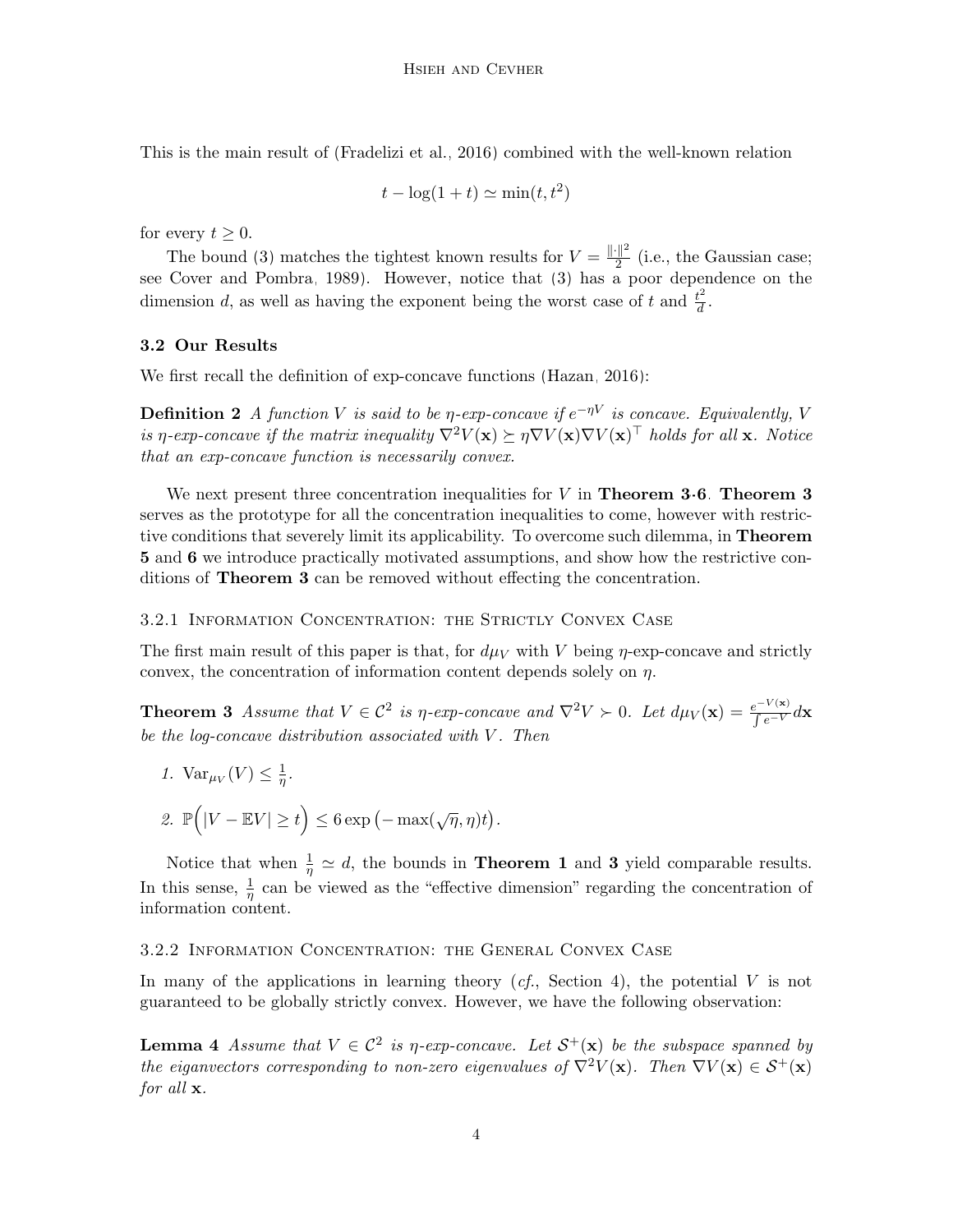Simply put,  $\nabla^2 V$  may not be strictly convex in all directions, but it is always strictly convex in the direction of  $\nabla V$ . Our second result shows that in this case, one can drop the global strict convexity of V while retaining exactly the same dimension-free concentration.

**Theorem 5** Assume that  $V \in \mathcal{C}^2$  is  $\eta$ -exp-concave, but not necessarily strictly convex. Let  $d\mu_V(\mathbf{x}) = \frac{e^{-V(\mathbf{x})}}{ \int e^{-V}} d\mathbf{x}$  be the log-concave distribution associated with V. Then

1.  $\text{Var}_{\mu_V}(V) \leq \frac{1}{\eta}$  $\frac{1}{\eta}$  . 2.  $\mathbb{P}\left(|V - \mathbb{E}V| \geq t\right) \leq 6 \exp\left(-\max(\sqrt{\eta}, \eta)t\right).$ 

3.2.3 Information Concentration in the Presence of Nonsmooth Potential

The following case appears frequently in machine learning applications: The potential V can be decomposed as  $V = V_1 + V_2$ , where  $V_1$  is a "nice" convex function (meaning satisfying either the assumptions in **Theorem [3](#page-3-0)** or **Theorem [5](#page-4-1)**), while  $V_2$  is a nonsmooth convex function. Since V is neither differentiable nor strictly convex, results above do not apply.

Our third result is to show that, in this scenario, the term  $V_1$  in fact enjoys dimension-free concentration as if the nonsmooth term  $V_2$  is absent.

**Theorem 6** Let  $V = V_1 + V_2$ , where  $V_1$  satisfies the assumptions in either **Theorem [3](#page-3-0)** or **Theorem [5](#page-4-1),** and  $V_2$  is a general convex function. Then we have

<span id="page-4-1"></span><span id="page-4-0"></span>
$$
\mathbb{P}\Big(|V_1 - \mathbb{E}V_1| \ge t\Big) \le 6 \exp\left(-\max(\sqrt{\eta}, \eta)t\right),\tag{4}
$$

where the probability is with respect to the total measure  $d\mu_V$ , and  $\eta$  is the exp-concavity parameter of  $V_1$ .

### 3.3 A Counterexample to Sub-Gaussian Concentration of Information Content

So far, we have established dimension-free concentration of sub-exponential type under various conditions. An ansatz is whether under the same assumptions, one has dimensionfree sub-Gaussian concentration; i.e., a deviation inequality of the form

<span id="page-4-2"></span>
$$
\mathbb{P}\left(|V - \mathbb{E}V| \ge t\right) \le c_1 e^{-c(\eta)t^2} \tag{5}
$$

for a universal constant  $c_1$  and some constant  $c(\eta)$  depending only on  $\eta$ .

In this subsection, we provide a counterexample to this conjecture, showing that this is impossible even in dimension 1.

Consider the one-dimensional case where  $V(x) = -\log x$  and the support is  $\Omega := (0, 1)$ . Notice that  $V$  is trivially 1-exp-concave. If [\(5\)](#page-4-2) holds for  $V$ , then we would have

$$
\mathbb{E}e^{\lambda(V - \mathbb{E}V)^2} = \int_0^\infty \mathbb{P}\left(e^{\lambda(V - \mathbb{E}V)^2} > x\right) dx
$$
  

$$
\leq 2\lambda \int_0^\infty c_1 e^{-c(\eta)t^2} t e^{\lambda t^2} dt
$$
  

$$
< \infty
$$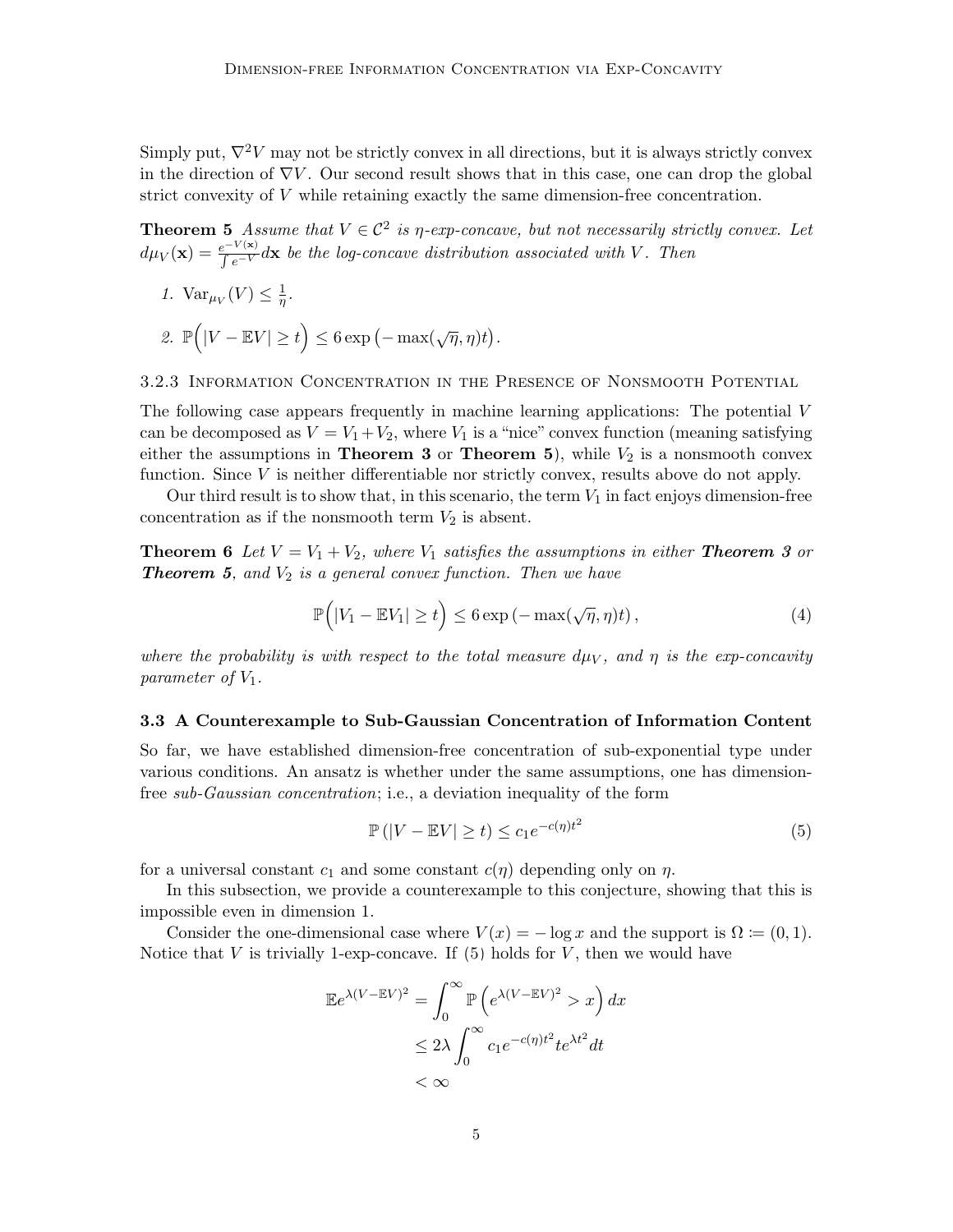if  $\lambda < c(\eta)$ . However, a straightforward computation shows that

$$
\mathbb{E}e^{\lambda(V-\mathbb{E}V)^2} = \frac{e^{\frac{\lambda}{64}}}{2} \int_0^1 x^{1.25} e^{\lambda(\log x)^2} dx = \infty \tag{6}
$$

for every  $\lambda > 0$ . We hence cannot have any sub-Gaussian concentration for V.

It is easy to generalize this example to any dimension.

#### 3.4 Immediate Consequences

An immediate consequence of information concentration is that many important densities in information theory also concentrate.

Corollary 7 (Concentration of Information Densities) Let  $f(\mathbf{x}, \mathbf{y}) : \mathbb{R}^d \times \mathbb{R}^d \to \mathbb{R}$ be a joint log-concave density of the random variable pair  $(X, Y)$ . Denote the marginal distribution of the first argument by  $f(\mathbf{x}) := \int_{\mathbb{R}^d} f(\mathbf{x}, \mathbf{y}) d\mathbf{y}$  and similarly for  $f(\mathbf{y})$ , and denote the conditional distribution by  $f(\mathbf{y}|\mathbf{x}) \coloneqq \frac{f(\mathbf{x}, \mathbf{y})}{f(\mathbf{x})}$  $\frac{f(x,y)}{f(x)}$ . Then there exist universal constants  $c_1, c_2$  such that the following holds:

1. 
$$
\mathbb{P}(|-\log f(Y|X) - \mathbb{E}[-\log f(Y|X)]| > t) \le 2c_1 \exp\left(-\frac{c_2}{2}\min\left(t, \frac{t^2}{d}\right)\right).
$$
  
\n2.  $\mathbb{P}\left(|-\log \frac{f(X,Y)}{f(X)f(Y)} - \mathbb{E}\left[-\log \frac{f(X,Y)}{f(X)f(Y)}\right]\right| > t\right) \le 3c_1 \exp\left(-\frac{c_2}{3}\min\left(t, \frac{t^2}{d}\right)\right).$ 

If, in addition, that  $-\log f(x, y)$ ,  $-\log f(x)$ , and  $-\log f(y)$  are  $\eta$ -exp-concave and  $-\log f(\cdot, \cdot)$ is strictly convex. Then the exponents in the above bounds can be improved to  $\max(\sqrt{\eta}, \eta)t$ .

Notice that  $h(Y|X) := \mathbb{E} \left[-\log f(Y|X)\right]$  is the *conditional (differential) entropy*, and  $I(X;Y) \coloneqq \mathbb{E}\left[-\log \frac{f(X,Y)}{f(X)f(Y)}\right]$  is the mutual information. The (random) quantities  $-\log f(Y|X)$ and  $-\log \frac{f(X,Y)}{f(X)f(Y)}$  play prominent roles in recent advances of non-asymptotic information theory; see [Polyanskiy](#page-10-3) [\(2010\)](#page-10-3) and the references therein.

**Proof** A celebrated result of Prékopa  $(1971)$  states that the marginals of log-concave measures are also log-concave. The corollary then follows by the well-known decomposition  $h(Y|X) = h(X, Y) - h(X)$  and  $I(X; Y) = h(X) + h(Y) - h(X, Y)$ .

# 4. Motivating Examples

Unsurprisingly, information concentration has many applications in learning theory; we present three examples in this section. To avoid lengthy but straightforward calculations, we shall omit the details and refer the readers to proper literature.

Below, we consider loss functions of the form  $L_n(\mathbf{x}) := \frac{1}{n}$  $\frac{1}{n} \sum_{i=1}^{n} \ell_i(\mathbf{x})$ , where  $\ell_i$ 's are exp-concave. By Lemma [10](#page-12-0) in Appendix A, the total loss  $L_n$  is also exp-concave. Denote the exp-concave parameter of  $L_n$  by  $\eta$ .

We remark that, in general,  $\eta$  can depend on the dimension d or the sample size n. A comparison of the favorable regimes for different  $\eta$ 's is presented in Table 1.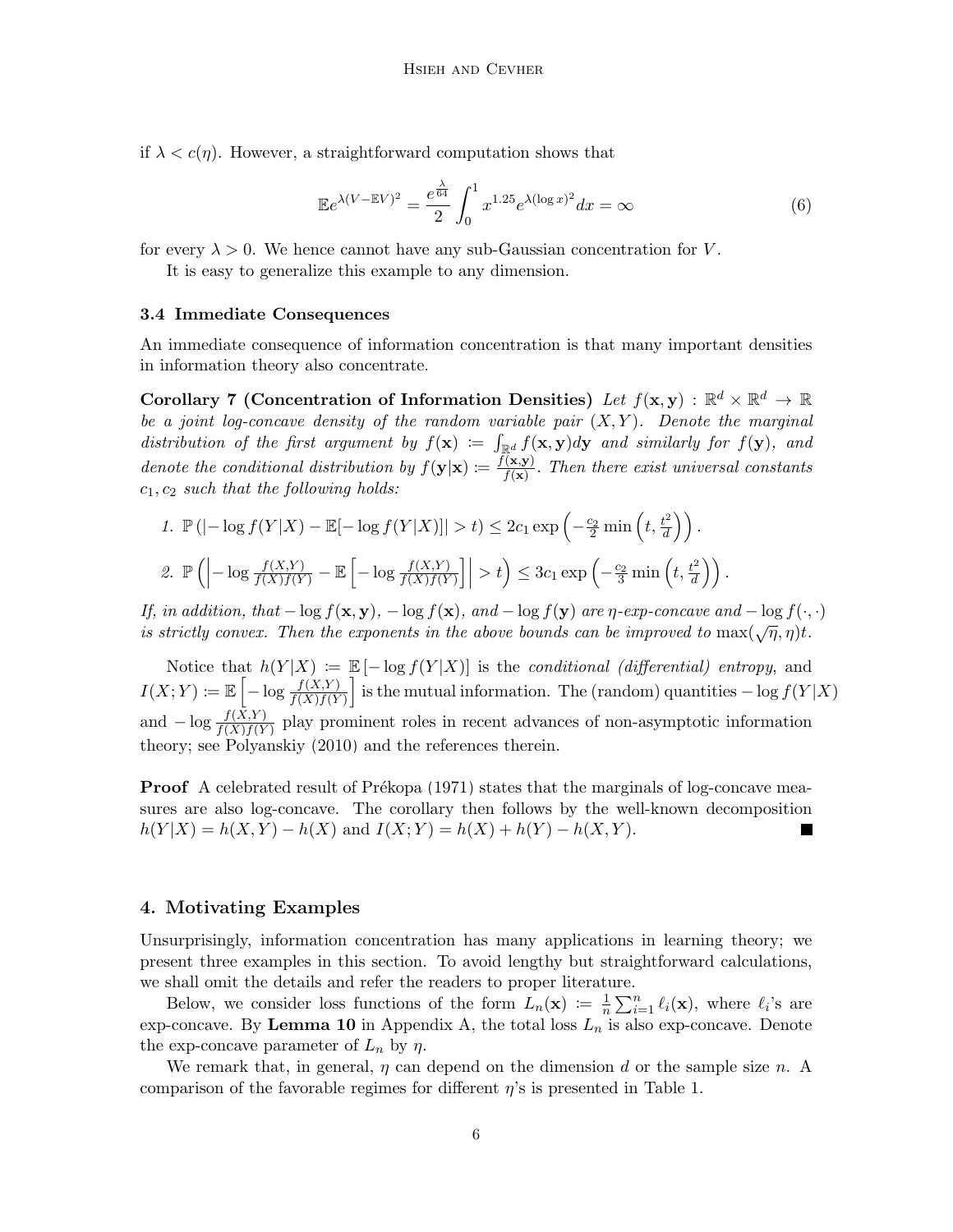|                                      | Fradelizi et al. (2016)   Ours, $\eta = \Omega(1)$   Ours, $\eta = \Omega(\frac{1}{d})$ |                   |                                        |
|--------------------------------------|-----------------------------------------------------------------------------------------|-------------------|----------------------------------------|
| $t = \Theta(1)$                      | $\exp\left(-\frac{1}{d}\right)$                                                         | $\exp(-1)$        | $\exp\left(-\frac{1}{\sqrt{d}}\right)$ |
| $t = \Theta(\sqrt{d}) \mid \exp(-1)$ |                                                                                         | $\exp(-\sqrt{d})$ | $\exp(-1)$                             |
| $t = \Theta(d)$                      | $\exp(-d)$                                                                              | $\exp(-d)$        | $\exp(-\sqrt{d})$                      |

Table 1: The deviation  $\mathbb{P}(|V - \mathbb{E}V| > t)$  dictated by different concentration inequalities.

#### 4.1 High-Probability Regret Bounds for Exponential Weight Algorithms

Exp-concave losses have received substantial attention in online learning as they exhibit logarithmic regret [\(Hazan et al., 2007\)](#page-10-5). One class of algorithms attaining logarithmic regret is based on the Exponential Weight, which makes prediction according to

<span id="page-6-0"></span>
$$
\mathbf{x}_{t+1} = \mathbb{E}_{\pi_t} X,\tag{7}
$$

where

$$
\pi_t(\mathbf{x}) \propto e^{-nL_n(\mathbf{x})}.\tag{8}
$$

A common belief is that the algorithm [\(7\)](#page-6-0) is inefficient to implement, and practitioners would more opt into first-order methods such as the (see [Hazan et al., 2007\)](#page-10-5) Online Newton Step (which is also somewhat inefficient: every iteration requires inverting a matrix and a projection). However, recent years have witnessed a surge of interest in the sampling schemes, mainly due to its connection to the ultra-simple Stochastic Gradient Descent [\(Welling and Teh, 2011\)](#page-11-0). Theoretical [\(Bubeck et al., 2015;](#page-9-6) [Durmus and Moulines, 2016;](#page-9-7) [Dalalyan, 2017;](#page-9-8) [Dalalyan and Karagulyan, 2017;](#page-9-9) [Cheng and Bartlett, 2018\)](#page-9-10) and empirical [\(Welling and Teh, 2011;](#page-11-0) [Ahn et al., 2012;](#page-8-0) [Rezende et al., 2014;](#page-10-6) [Blei et al., 2017\)](#page-9-11) studies of sampling schemes have now become one of the most active areas in machine learning.

In view of these recent developments, it is natural to consider, instead of the expected prediction [\(7\)](#page-6-0), taking samples  $X_{t,1}, X_{t,2}, ..., X_{t,N} \sim \pi_t$  and predict  $\bar{X}_t \coloneqq \frac{1}{N}$  $\frac{1}{N} \sum_{i=1}^{N} X_{t,i}$ . The following corollary of our main result establishes the desirable concentration property of  $\bar{X}_t$ .

**Corollary 8** Let  $\{X_i\}_{i=1}^N$  be i.i.d. samples from the distribution  $\frac{e^{-V}}{e^{-V}}$ . Assume that V satisfies either the assumptions of **Theorem [3](#page-3-0)** or **Theorem [5](#page-4-1)**. Then

<span id="page-6-1"></span>
$$
\mathbb{P}\left(\left|\frac{1}{N}\sum_{i=1}^{N}V(X_i) - \mathbb{E}V\right| > t\right) \le 2e^{-N(\sqrt{\eta}t - \log 3)}.
$$
\n(9)

**Proof** For simplicity, assume  $\eta = 1$ ; the general case is similar.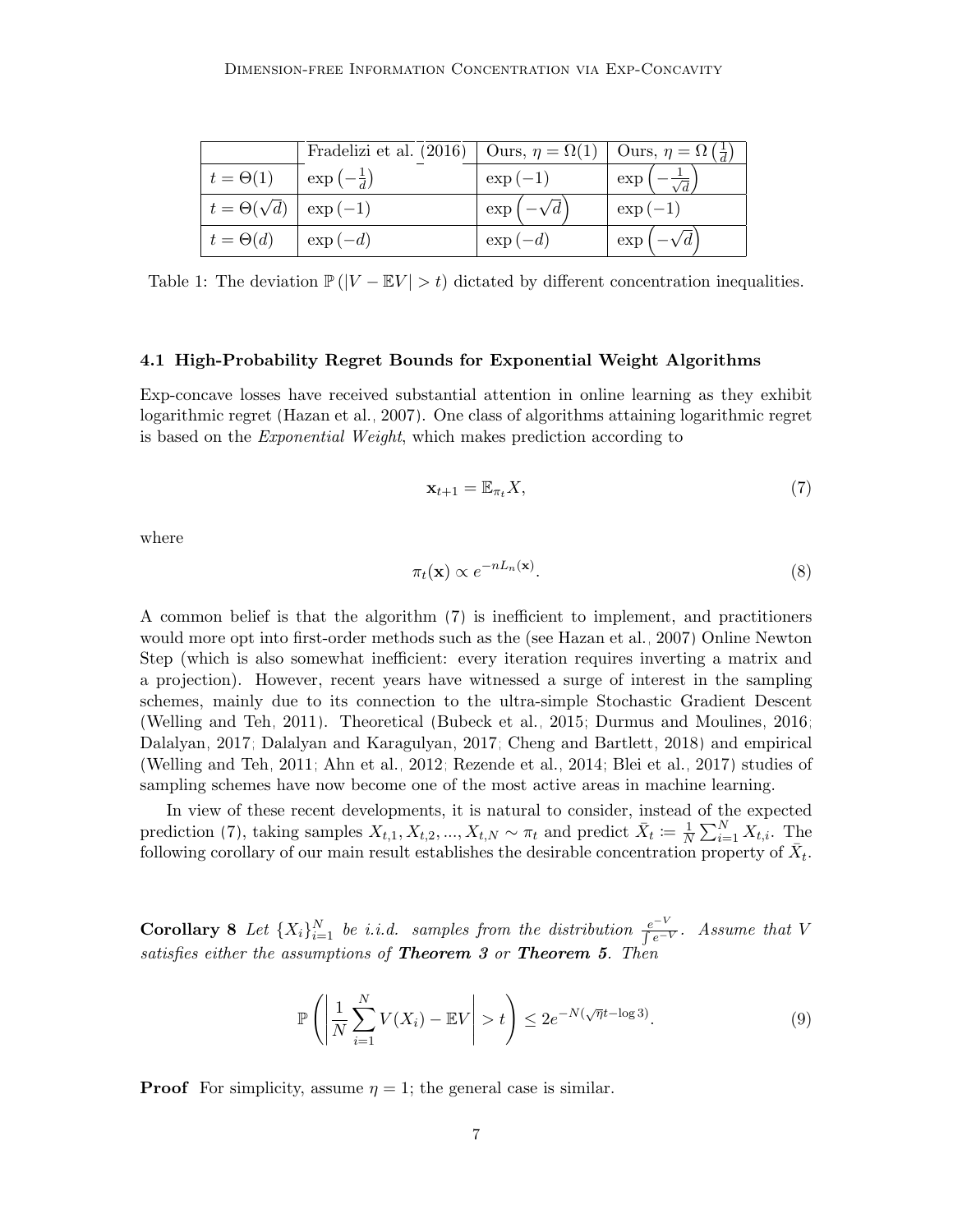By the classic Chernoff bounding technique, we can compute

$$
\mathbb{P}\left(\frac{1}{N}\sum_{i=1}^{N}V(X_i) - \mathbb{E}V > t\right) = \mathbb{P}\left(e^{\sum_{i=1}^{N}(V(X_i) - \mathbb{E}V)} > e^{Nt}\right)
$$

$$
\leq e^{-Nt}\left(\mathbb{E}e^{(V(X) - \mathbb{E}V)}\right)^{N}
$$

$$
\leq e^{-Nt} \cdot 3^{N}
$$

$$
= e^{-N(t-\log 3)},
$$

where the second inequality follows from [\(28\)](#page-14-0) with  $\eta = 1$ .

Plugging [\(9\)](#page-6-1) into the expected regret bounds for the Exponential Weight algorithm (e.g., [Hazan et al., 2007\)](#page-10-5), we immediately obtain high-probability regret bounds.

Similar arguments hold for random walk-based approaches in online learning [\(Narayanan](#page-10-7) [and Rakhlin, 2010\)](#page-10-7).

#### 4.2 Posterior Concentration of Bayesian and Pac-Bayesian Analysis

The (pseudo-)posterior distribution plays a fundamental role in the PAC-Bayesian theory:

$$
\hat{\pi}(\mathbf{x}) \propto \exp(-nV_n(\mathbf{x})),\tag{10}
$$

<span id="page-7-0"></span>Г

where  $V_n(\mathbf{x}) = L_n(\mathbf{x}) - \frac{1}{n}$  $\frac{1}{n}$  log  $\pi_0(\mathbf{x})$ . Here, **x** represents the parameter vector and  $\pi_0$  is the prior distribution. It is well-known that [\(10\)](#page-7-0) is optimal in PAC-Bayesian bounds for the expected (over the posterior distribution on the parameter set) population risk [\(Catoni,](#page-9-12) [2007\)](#page-9-12). Moreover, when the loss functions  $\ell_i$ 's are the negative log-likelihood of the data, the optimal PAC-Bayesian posterior [\(10\)](#page-7-0) coincides with the Bayesian posterior; see [\(Zhang,](#page-11-1) [2006\)](#page-11-1) or the more recent [\(Germain et al., 2016\)](#page-10-8).

We now consider the high-probability bound in the following sense: Instead of taking the expectation over  $\hat{\pi}$  as previously done, we draw a random sample  $X \sim \hat{\pi}$ , and ask what is the population risk for X. Besides its apparent theoretical interest, such characterization is also important in practice, as there exist many sampling schemes for log-concave distributions  $\hat{\pi}$  (Lovász and Vempala, 2007; [Bubeck et al., 2015;](#page-9-6) [Durmus and Moulines, 2016;](#page-9-7) [Dalalyan,](#page-9-8) [2017\)](#page-9-8), while computing the mean is in general costly (the mean is typically obtained through a large amount of sampling anyway).

A straightforward application of **Theorem [6](#page-4-0)** shows that, if the prior  $\pi_0$  is log-concave, then  $L_n(X)$  concentrates around  $\mathbb{E}_{\hat{\pi}}L_n(X)$ ; notice that many popular priors (uniform, Gaussian, Laplace, etc.) are log-concave. On the other hand, concentration of the empirical risk  $L_n$  around the population risk is a classical theme in statistical learning. To conclude, Theorem [6](#page-4-0) implies high-probability results for the PAC-Bayesian bounds. In view of the equivalence established in [\(Germain et al., 2016\)](#page-10-8), we also obtain concentration for the Bayesian posterior in the case of negative log-likelihood loss.

# 4.3 Bayesian Highest Posterior Density Region

Let  $\hat{\pi}$  be the posterior distribution as in [\(10\)](#page-7-0). In Bayesian decision theory, the optimal confidence region associated with a level  $\alpha$  is given by the Highest Posterior Density (HPD)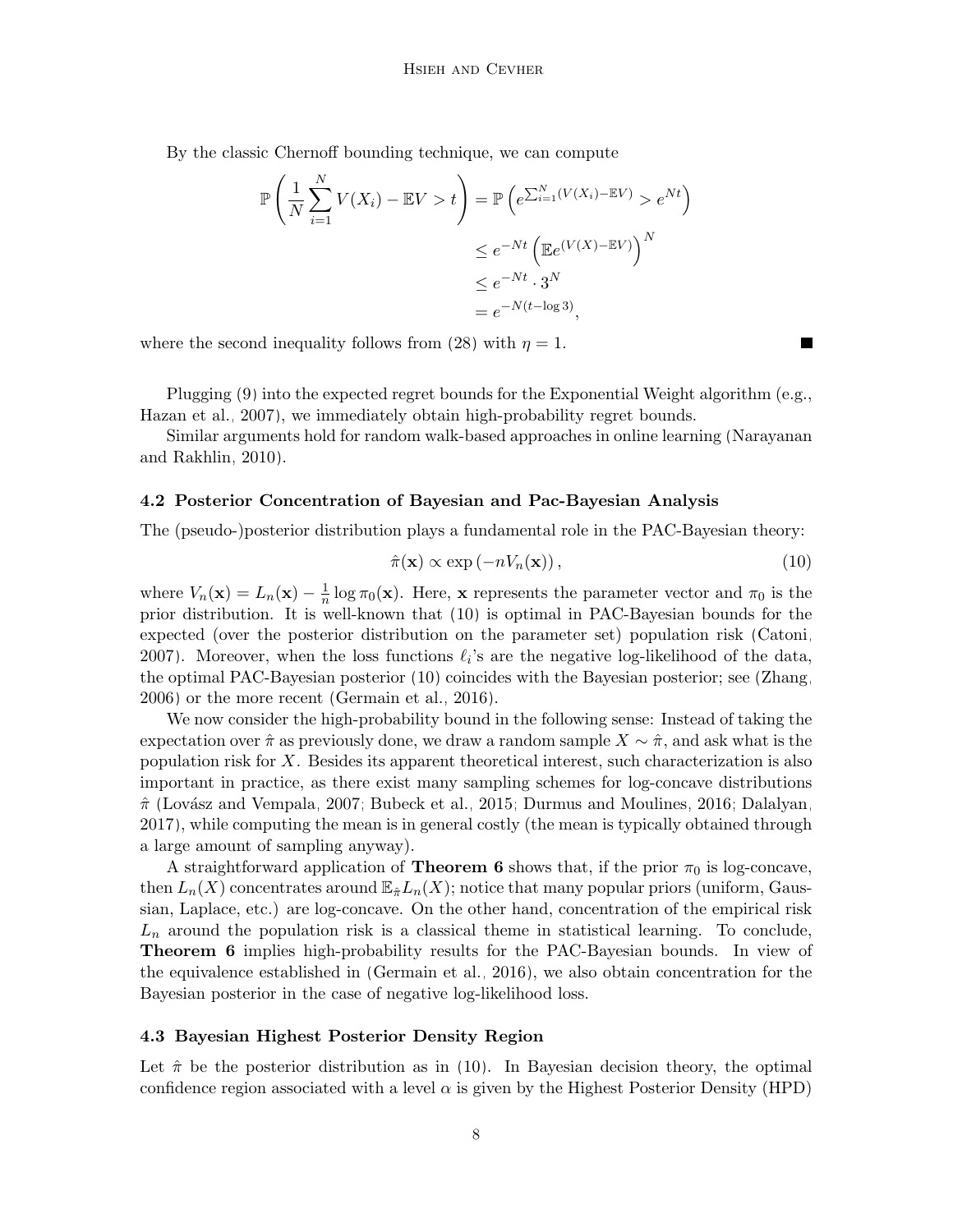region [\(Robert, 2007\)](#page-10-10), which is defined as

<span id="page-8-1"></span>
$$
C_{\alpha}^{\star} \coloneqq \{ \mathbf{x} \in \mathbb{R}^d \mid V_n(\mathbf{x}) \le \gamma_{\alpha} \}
$$
\n(11)

where  $\gamma_{\alpha}$  is chosen so that  $\int_{C_{\alpha}^{\star}} \hat{\pi}(\mathbf{x}) d\mathbf{x} = 1 - \alpha$ .

Using concentration of the information content for log-concave distributions, [Pereyra](#page-10-0) [\(2017\)](#page-10-0) showed that  $C_\alpha^\star$  is contained in the set

$$
\tilde{C}_{\alpha} := \{ \mathbf{x} \in \mathbb{R}^d \mid V_n(\mathbf{x}) \le V_n(\mathbf{x}^*) + dt_{\alpha} + d \},\tag{12}
$$

where  $\mathbf{x}^* := \arg \max_{\mathbf{x}} V_n(\mathbf{x})$  is the MAP parameter, and  $t_\alpha = c_1 \sqrt{\frac{\log(1/\alpha)}{d}}$  $\frac{1}{d}$  for some constant  $c_1$ . A straightforward application of our results shows that, when the data term  $L_n$  in  $V_n$  is  $\eta$ -exp-concave, then we can improve [\(12\)](#page-8-1). For simplicity, let us focus on the uniform prior  $(\pi_0 = \text{constant})$ . Adapting the analysis in [Pereyra](#page-10-0) [\(2017\)](#page-10-0), we can show that  $C^*_{\alpha}$  is contained in the set

$$
\tilde{C}_{\alpha}^{\eta} := \{ \mathbf{x} \in \mathbb{R}^d \mid V_n(\mathbf{x}) \le V_n(\mathbf{x}^*) + t_{\alpha}^{\eta} + d \},\tag{13}
$$

<span id="page-8-2"></span>where  $t_{\alpha}^{\eta} = c_2 \log(1/\alpha) \cdot \sqrt{\frac{n}{\eta}}$ . Comparing [\(12\)](#page-8-1) and [\(13\)](#page-8-2), we see that (ignoring logarithmic terms) we get improvements whenever  $\eta = \Omega\left(\frac{n}{d}\right)$  $\frac{n}{d}$ ). This is typically the case in high-dimensional statistics (Bühlmann and Van De Geer, 2011) or compressive sensing [\(Ji et al.,](#page-10-11) [2008;](#page-10-11) [Foucart and Rauhut, 2013\)](#page-9-14) where  $n \ll d$ .

Similar results can be established for the Gaussian and Laplace prior, where one can invoke results in [\(Cover and Pombra, 1989\)](#page-9-3) and [\(Talagrand, 1995\)](#page-11-2) to deduce the concentration of the prior term. We omit the details.

# 5. Conclusion

We have shown that for log-concave distributions with exp-concave potentials, the information concentration is dictated by its exp-concavity parameter  $\eta$ . Information theoretically speaking,  $\eta$  (or rather  $\frac{1}{\eta}$ ) can be viewed as some sort of effective dimension, in the sense that 1  $\frac{1}{\eta}$  and d play very similar roles in both the variance and concentration controls, the former for log-concave measures with exp-concave potential and the latter for general log-concave measures. Such a understanding enables us to derive high-probability results for many of the machine learning algorithms, including the Bayesian, PAC-Bayesian, and Exponential Weight type approaches.

### Acknowledgments

This project has received funding from the European Research Council (ERC) under the European Union's Horizon 2020 research and innovation programme (grant agreement  $n^o$ 725594 - time-data).

# References

<span id="page-8-0"></span>Sungjin Ahn, Anoop Korattikara, and Max Welling. Bayesian posterior sampling via stochastic gradient fisher scoring. In Proceedings of the 29th International Coference on International Conference on Machine Learning, pages 1771–1778, 2012.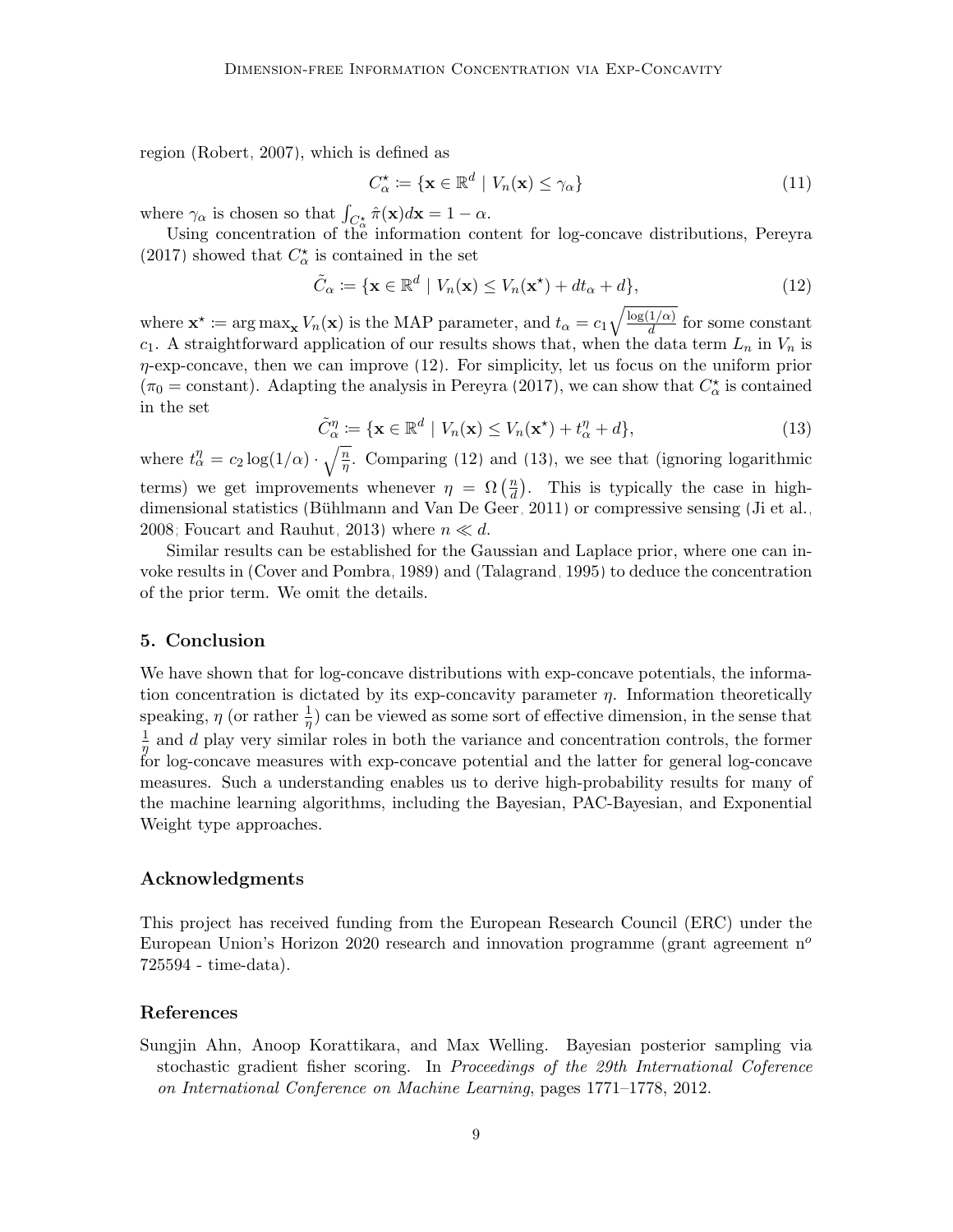- <span id="page-9-15"></span>David Alonso-Gutiérrez and Jesús Bastero. Approaching the Kannan-Lovász-Simonovits and variance conjectures, volume 2131. Springer, 2015.
- <span id="page-9-11"></span>David M Blei, Alp Kucukelbir, and Jon D McAuliffe. Variational inference: A review for statisticians. Journal of the American Statistical Association, (just-accepted), 2017.
- <span id="page-9-1"></span>Sergey Bobkov, Mokshay Madiman, et al. Concentration of the information in data with log-concave distributions. The Annals of Probability, 39(4):1528–1543, 2011.
- <span id="page-9-6"></span>Sébastien Bubeck, Ronen Eldan, and Joseph Lehec. Sampling from a log-concave distribution with projected langevin monte carlo. arXiv preprint arXiv:1507.02564, 2015.
- <span id="page-9-13"></span>Peter Bühlmann and Sara Van De Geer. Statistics for high-dimensional data: methods, theory and applications. Springer Science & Business Media, 2011.
- <span id="page-9-12"></span>Olivier Catoni. PAC-Bayesian Supervised Classification: the Thermodynamics of Statistical Learning. Institute of Mathematical Statistics, 2007.
- <span id="page-9-4"></span>Nicolo Cesa-Bianchi, Gabor Lugosi, and Learning Prediction. Games, 2006.
- <span id="page-9-10"></span>Xiang Cheng and Peter Bartlett. Convergence of langevin mcmc in kl-divergence. Proceedings of Machine Learning Research, 83, 2018.
- <span id="page-9-16"></span>Dario Cordero-Erausquin. Transport inequalities for log-concave measures, quantitative forms and applications. Canadian Journal of Mathematics, 69:481–501, 2017.
- <span id="page-9-3"></span>Thomas M Cover and Sandeep Pombra. Gaussian feedback capacity. IEEE Transactions on Information Theory, 35(1):37–43, 1989.
- <span id="page-9-5"></span>Thomas M Cover and Joy A Thomas. *Elements of information theory*. John Wiley & Sons, 2012.
- <span id="page-9-8"></span>Arnak S Dalalyan. Theoretical guarantees for approximate sampling from smooth and logconcave densities. Journal of the Royal Statistical Society: Series B (Statistical Method $ology$ , 79(3):651–676, 2017.
- <span id="page-9-9"></span>Arnak S Dalalyan and Avetik G Karagulyan. User-friendly guarantees for the langevin monte carlo with inaccurate gradient. *arXiv preprint arXiv:1710.00095*, 2017.
- <span id="page-9-0"></span>Arnak S Dalalyan, Edwin Grappin, and Quentin Paris. On the exponentially weighted aggregate with the laplace prior. arXiv preprint arXiv:1611.08483, 2016.
- <span id="page-9-7"></span>Alain Durmus and Eric Moulines. High-dimensional bayesian inference via the unadjusted langevin algorithm. 2016.
- <span id="page-9-14"></span>Simon Foucart and Holger Rauhut. A mathematical introduction to compressive sensing, volume 1. Birkhäuser Basel, 2013.
- <span id="page-9-2"></span>Matthieu Fradelizi, Mokshay Madiman, and Liyao Wang. Optimal concentration of information content for log-concave densities. In High Dimensional Probability VII, pages 45–60. Springer, 2016.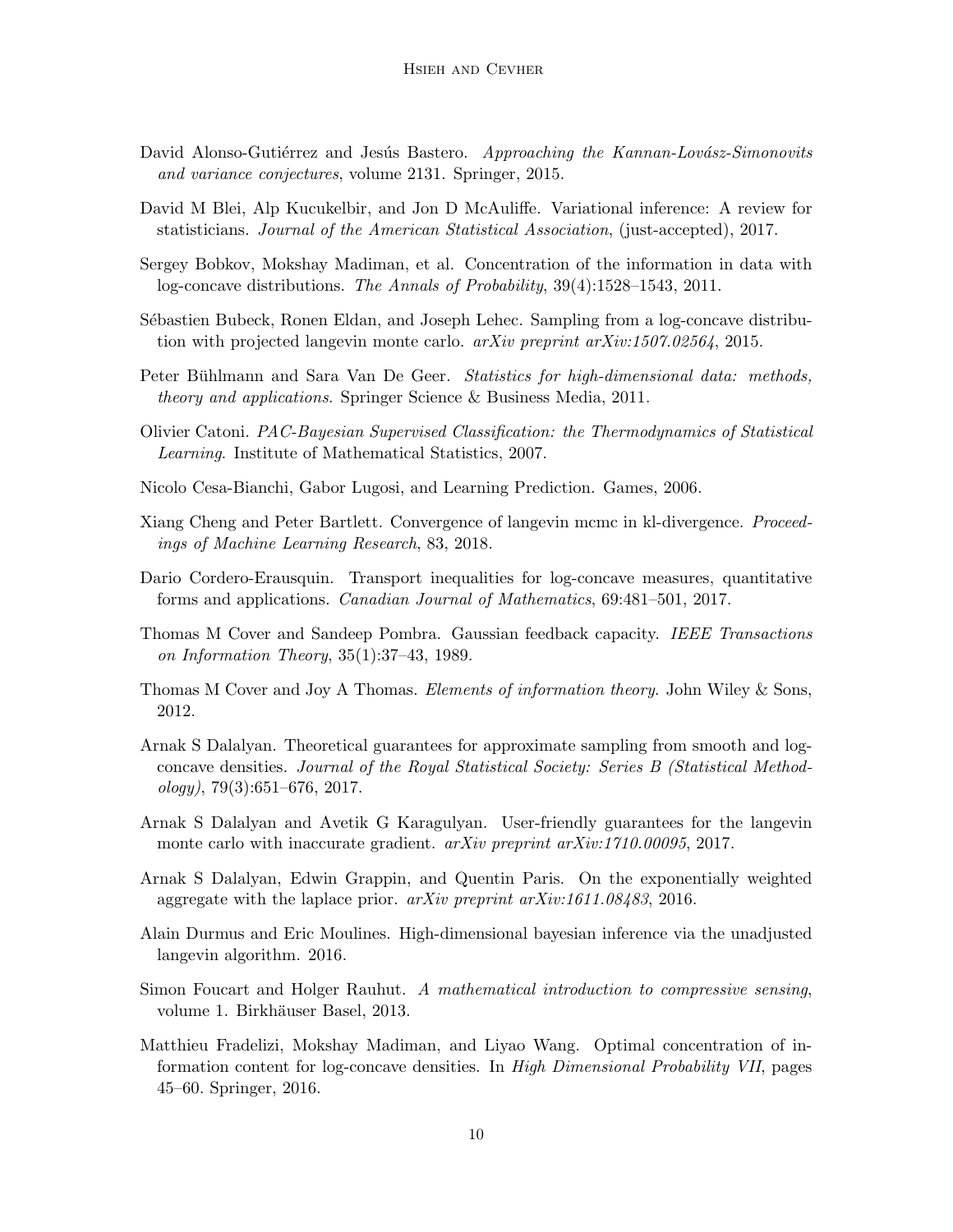- <span id="page-10-8"></span>Pascal Germain, Francis Bach, Alexandre Lacoste, and Simon Lacoste-Julien. Pac-bayesian theory meets bayesian inference. In Advances in Neural Information Processing Systems, pages 1884–1892, 2016.
- <span id="page-10-2"></span>Elad Hazan. Introduction to online convex optimization. Foundations and Trends  $\mathbb{R}$  in Optimization, 2(3-4):157–325, 2016.
- <span id="page-10-5"></span>Elad Hazan, Amit Agarwal, and Satyen Kale. Logarithmic regret algorithms for online convex optimization. Machine Learning, 69(2):169–192, 2007.
- <span id="page-10-11"></span>Shihao Ji, Ya Xue, and Lawrence Carin. Bayesian compressive sensing. IEEE Transactions on Signal Processing, 56(6):2346–2356, 2008.
- <span id="page-10-14"></span>Ravi Kannan, László Lovász, and Miklós Simonovits. Isoperimetric problems for convex bodies and a localization lemma. Discrete  $\mathscr B$  Computational Geometry, 13(1):541–559, 1995.
- <span id="page-10-12"></span>Michel Ledoux. Spectral gap, logarithmic sobolev constant, and geometric bounds. Surveys in differential geometry, 9:219–240, 2004.
- <span id="page-10-13"></span>Michel Ledoux. The concentration of measure phenomenon. American Mathematical Soc., 2005.
- <span id="page-10-9"></span>László Lovász and Santosh Vempala. The geometry of logconcave functions and sampling algorithms. Random Structures & Algorithms,  $30(3):307-358$ , 2007.
- <span id="page-10-7"></span>Hariharan Narayanan and Alexander Rakhlin. Random walk approach to regret minimization. In Advances in Neural Information Processing Systems, pages 1777–1785, 2010.
- <span id="page-10-15"></span>Felix Otto and Cédric Villani. Generalization of an inequality by talagrand and links with the logarithmic sobolev inequality. Journal of Functional Analysis, 173(2):361–400, 2000.
- <span id="page-10-0"></span>Marcelo Pereyra. Maximum-a-posteriori estimation with bayesian confidence regions. SIAM Journal on Imaging Sciences, 10(1):285–302, 2017.
- <span id="page-10-3"></span>Yury Polyanskiy. *Channel coding: non-asymptotic fundamental limits*. Princeton University, 2010.
- <span id="page-10-4"></span>András Prékopa. Logarithmic concave measures with applications. Acta Sci. Math, 32: 301–316, 1971.
- <span id="page-10-1"></span>Maxim Raginsky, Igal Sason, et al. Concentration of measure inequalities in information theory, communications, and coding. Foundations and Trends  $\mathbb{R}$  in Communications and Information Theory, 10(1-2):1–246, 2013.
- <span id="page-10-6"></span>Danilo Jimenez Rezende, Shakir Mohamed, and Daan Wierstra. Stochastic backpropagation and approximate inference in deep generative models.  $arXiv$  preprint  $arXiv:1401.4082$ , 2014.
- <span id="page-10-10"></span>Christian Robert. The Bayesian choice: from decision-theoretic foundations to computational implementation. Springer Science & Business Media, 2007.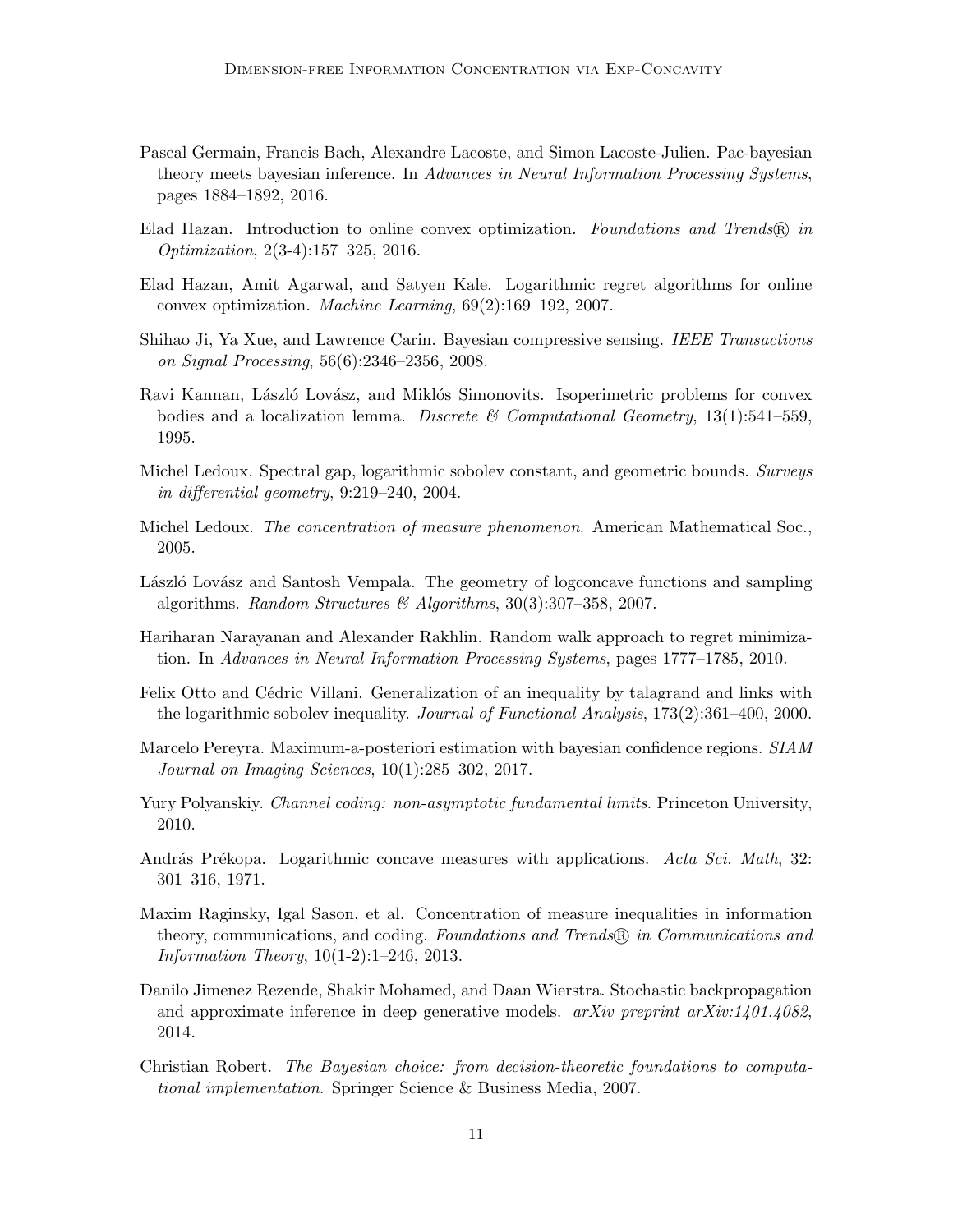- <span id="page-11-2"></span>Michel Talagrand. Concentration of measure and isoperimetric inequalities in product spaces. Publications Mathematiques de l'IHES, 81(1):73–205, 1995.
- <span id="page-11-0"></span>Max Welling and Yee W Teh. Bayesian learning via stochastic gradient langevin dynamics. In Proceedings of the 28th International Conference on Machine Learning (ICML-11), pages 681–688, 2011.
- <span id="page-11-1"></span>Tong Zhang. Information-theoretic upper and lower bounds for statistical estimation. IEEE Transactions on Information Theory, 52(4):1307–1321, 2006.

# Appendix A. Properties of Exp-Concave Functions

We present two useful properties of exp-concave functions in this appendix. While these properties are well-known to the experts, we provide the proofs for completeness.

<span id="page-11-3"></span>**Lemma 9** Assume that V is  $\eta$ -exp-concave and  $\nabla^2 V > 0$ . Then we have

$$
\left\langle \nabla^2 V^{-1}(\mathbf{x}) \nabla V(\mathbf{x}), \nabla V(\mathbf{x}) \right\rangle \le \frac{1}{\eta}
$$
\n(14)

for all  $x$ .

**Proof** Since V is  $\eta$ -exp-concave, we have

$$
\frac{1}{\eta} \nabla^2 V \succeq \nabla V \nabla V^\top. \tag{15}
$$

Let  $v = \frac{\nabla V}{\|\nabla V\|}$  $\frac{\nabla V}{\|\nabla V\|}$  and  $R \coloneqq I - vv^{\top}$ . For any  $\delta > 0$ , we have

$$
\frac{1}{\eta} \nabla^2 V + \delta I \succeq \frac{1}{\eta} \nabla^2 V + \delta R
$$
\n
$$
\succeq \nabla V \nabla V^\top + \delta R
$$
\n
$$
= \left( \|\nabla V\|^2 - \delta \right) vv^\top + \delta I
$$
\n
$$
\succ 0
$$
\n(16)

if  $\delta < ||\nabla V||^2$ . Using the fact that  $B \succeq A \succ 0$  implies  $A^{-1} \succeq B^{-1} \succ 0$ , we get

$$
\left(\frac{1}{\eta}\nabla^2 V + \delta I\right)^{-1} \preceq \frac{1}{\delta} \left(I + tvv^\top\right)^{-1} \tag{17}
$$

where  $t := \frac{\|\nabla V\|^2}{\delta} - 1$ . The Sherman–Morrison formula implies

$$
\left(I + tvv^{\top}\right)^{-1} = I - \frac{t}{1+t} vv^{\top},\tag{18}
$$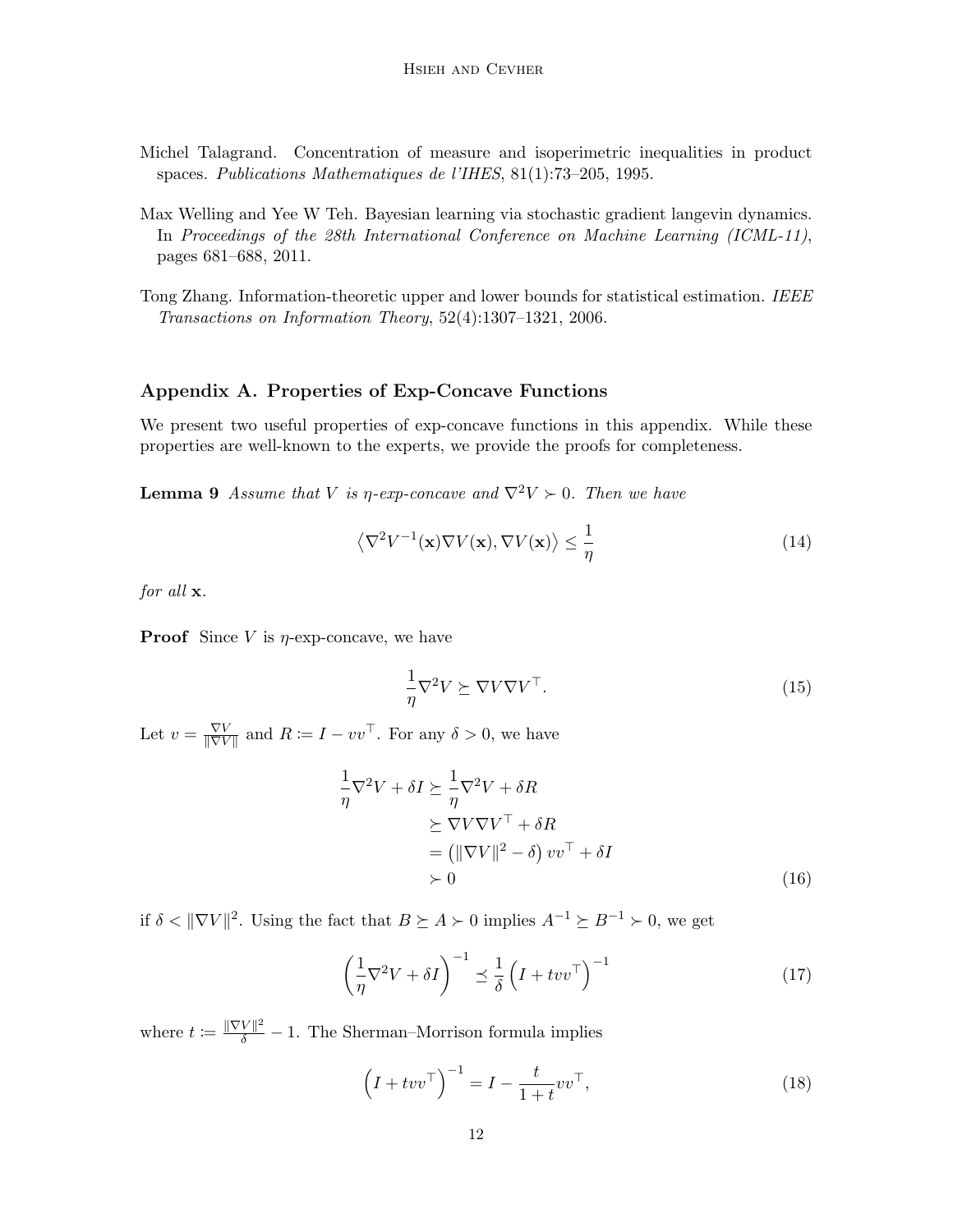and hence,

$$
\left\langle \left(\frac{1}{\eta} \nabla^2 V + \delta I\right)^{-1} \nabla V, \nabla V \right\rangle \le \frac{1}{\delta} \left( \|\nabla V\|^2 - \frac{t}{1+t} \|\nabla V\|^2 \right) \n= \frac{1+t}{\|\nabla V\|^2} \left( \|\nabla V\|^2 - \frac{t}{1+t} \|\nabla V\|^2 \right) \n= 1.
$$
\n(19)

<span id="page-12-1"></span> $\blacksquare$ 

П

On the other hand, since  $\nabla^2 V \succ 0$ , we have

$$
\lim_{\delta \to 0} \left\langle \left( \frac{1}{\eta} \nabla^2 V + \delta I \right)^{-1} \nabla V, \nabla V \right\rangle = \left\langle \left( \frac{1}{\eta} \nabla^2 V \right)^{-1} \nabla V, \nabla V \right\rangle
$$

$$
= \eta \left\langle \nabla^2 V^{-1} \nabla V, \nabla V \right\rangle.
$$

The proof is hence completed by letting  $\delta \to 0$  in [\(19\)](#page-12-1).

<span id="page-12-0"></span>**Lemma 10** Let  $V_i$ 's be  $\eta_i$ -exp-concave functions for  $i = 1, 2, ..., k$ . Then  $\sum_{i=1}^k V_i$  is  $\eta$ -expconcave with  $\frac{1}{\eta} = \sum_{i=1}^{k} \frac{1}{\eta_i}$  $\frac{1}{\eta_i}$  .

**Proof** Let  $X$  be any random variable. Using the exp-concavity and Hölder's inequality, we get

$$
e^{-\eta(V_1+V_2)(\mathbb{E}X)} \ge \left(\mathbb{E}e^{-\eta_1 V_1(X)}\right)^{\frac{\eta}{\eta_1}} \cdot \left(\mathbb{E}e^{-\eta_2 V_2(X)}\right)^{\frac{\eta}{\eta_2}}
$$
  
=  $||e^{-V_1}||_{\eta_1}^{\eta} \cdot ||e^{-V_2}||_{\eta_2}^{\eta}$   
 $\ge ||e^{-(V_1+V_2)}||_{\eta}^{\eta}$   
=  $\mathbb{E}e^{-\eta(V_1(X)+V_2(X))}$ .

Here,  $||e^{-V_1}||_{\eta_1} := (\mathbb{E}e^{-\eta_1 V_1})^{\frac{1}{\eta_1}}$  and similarly for  $||e^{-V_2}||_{\eta_2}$ .

The general case follows from induction.

Appendix B. Proofs of the Main Results

We prove the main results in this appendix. Our analysis crucially relies on the *variance* Brascamp-Lieb inequality, recalled and elaborated in Appendix [B.](#page-1-1)1. Appendix [B.](#page-1-1)2-4 are devoted to the proofs of Theorem [3](#page-3-0)[-6](#page-4-0), respectively.

# B.1 Proof Ideas

<span id="page-12-2"></span>For a probability measure  $\mu$ , we say that  $\mu$  satisfies the Poincaré inequality with constant  $\lambda_1$  if

$$
\lambda_1 \text{Var}_{\mu}(f) \le \int \|\nabla f\|^2 d\mu \tag{20}
$$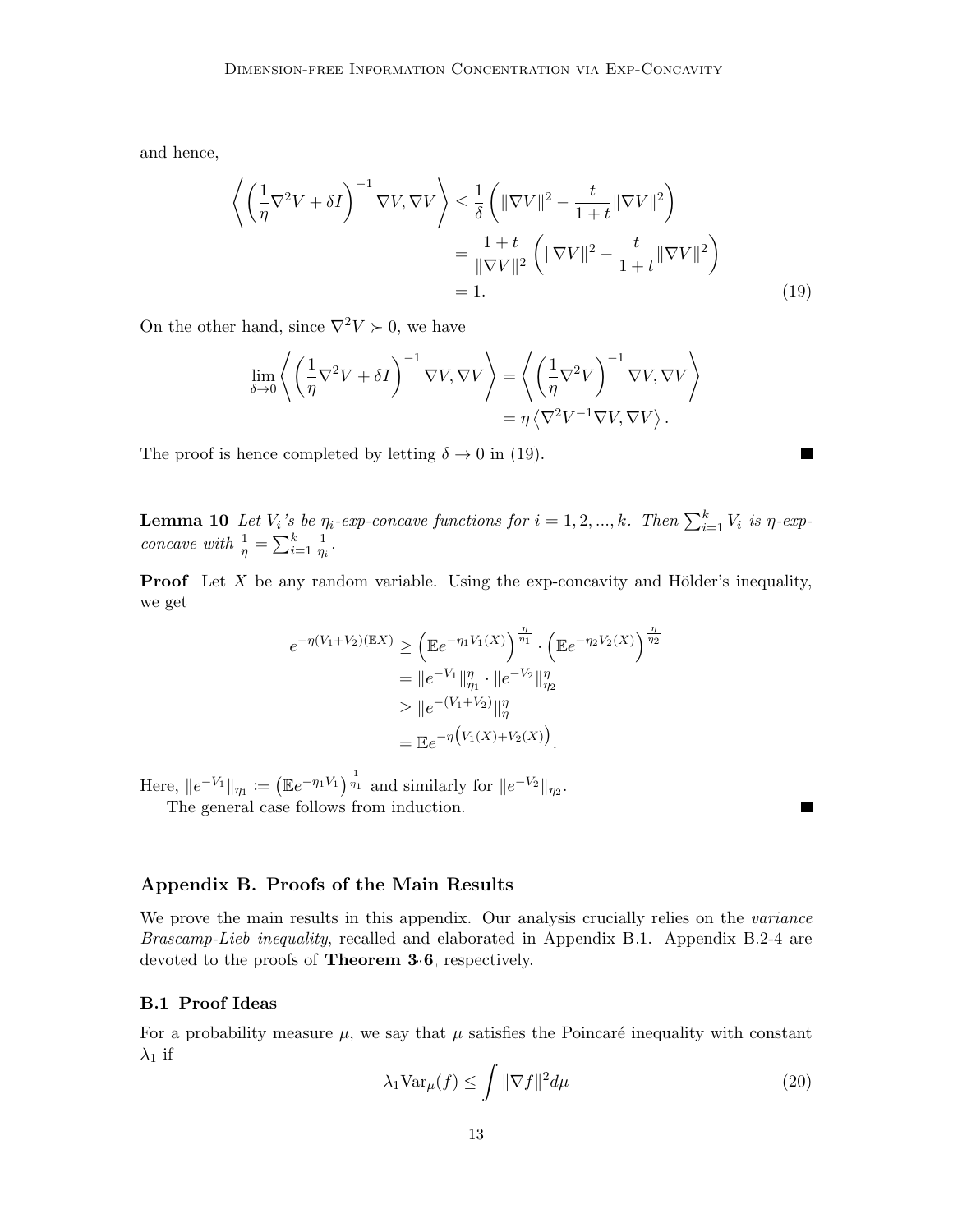for all locally Lipschitz f. It is well-known that if  $(20)$  is satisfied for  $\mu$ , then all the Lipschitz functions concentrate exponentially [\(Ledoux, 2004,](#page-10-12) [2005\)](#page-10-13):

> $\forall 1$  – Lipschitz f,  $\mathbb{P}(|f - \mathbb{E}f| > t) \leq c_1 e^{-\sqrt{\lambda_1}t}$ (21)

for some universal constant  $c_1$ .

At first glance, our theorems seem to have little to do with the Poincaré inequality, since

- 1. It is not known whether a log-concave distribution satisfies the Poincaré inequality with a dimension-independent constant (this is the content of the Kannan-Lovász-Simonovits conjecture; see [Kannan et al., 1995;](#page-10-14) Alonso-Gutiérrez and Bastero, 2015).
- 2. Typically, the potential  $V$  is not Lipschitz (consider the Gaussian distribution where  $V(\mathbf{x}) = \frac{\|\mathbf{x}\|^2}{2}$  $\frac{2}{2}$ ). Moreover, even if V is Lipschitz, the Lipschitz constant often depends on the dimension (consider the exponential distribution where  $\|\nabla V\| = \Theta(\sqrt{d})$ ).

The important observation in this paper is that the appropriate norm in [\(20\)](#page-12-2) for information concentration is not the Euclidean norm (or any  $\ell_p$ -norm), but instead the (dual of the) local norm defined by the potential V itself, namely  $\|\mathbf{y}\|_{\mathbf{x}} \coloneqq \langle \nabla^2 V(\mathbf{x})\mathbf{y}, \mathbf{y} \rangle$ .

**Lemma [9](#page-11-3)** in Appendix A expresses the fact that  $\eta$ -exp-concave functions are Lipschitz with respect to this local norm, and the *Brascamp-Lieb inequality* below provides a suitable strengthening of the Poincaré inequality:

Theorem 11 (Brascamp-Lieb Inequality)  $\text{Let } d\mu_V(\mathbf{x}) = \frac{e^{-V(\mathbf{x})}}{ \int e^{-V(\mathbf{x})}} d\mathbf{x}$  be a log-concave probability measure with  $V \in C^2$  and  $\nabla^2 V \succ 0$ . Then for all locally Lipschitz function  $f \in$  $L_2(\mu_V)$ , we have

<span id="page-13-0"></span>
$$
\text{Var}_{\mu_V}(f) \le \int \left\langle \nabla^2 V^{-1} \nabla f, \nabla f \right\rangle d\mu_V. \tag{22}
$$

We shall see that the Brascamp-Lieb inequality provides precisely the desired control of the Lipschitzness of V in terms of the aforementioned dual local norm. Once this is observed, the rest of the proof is a routine in deducing from Poincaré inequality the sub-exponential concentration of Lipschitz functions.

We remark that our approach is, in retrospect, completely natural and elementary. However, to the best of our knowledge, our work is the first to combine the Brascamp-Lieb inequality [\(22\)](#page-13-0) with the local norm of the form  $\|\mathbf{y}\|_{\mathbf{x}} \coloneqq \langle \nabla^2 V(\mathbf{x})\mathbf{y}, \mathbf{y} \rangle$ .

### B.2 Proof of Theorem [3](#page-3-0)

The first assertion is a simple application of the Brascamp-Lieb inequality [\(22\)](#page-13-0) and Lemma [9](#page-11-3).

We now prove the concentration inequality. We first show that  $\mathbb{P}(|V - \mathbb{E}V| \geq t) \leq$  $6 \exp(-\sqrt{\eta}t)$ . Applying [\(22\)](#page-13-0) to  $f = \exp\left(\frac{\lambda(V - \mathbb{E}V)}{2}\right)$  $\frac{-\mathbb{E}V}{2}\Big),$  we get

<span id="page-13-1"></span>
$$
\operatorname{Var}_{\mu_V}(f) \le \frac{\lambda^2}{4} \int f^2 \left\langle \nabla^2 V^{-1} \nabla V, \nabla V \right\rangle d\mu_V
$$
  

$$
\le \frac{\lambda^2}{4\eta} \int f^2 d\mu_V
$$
 (23)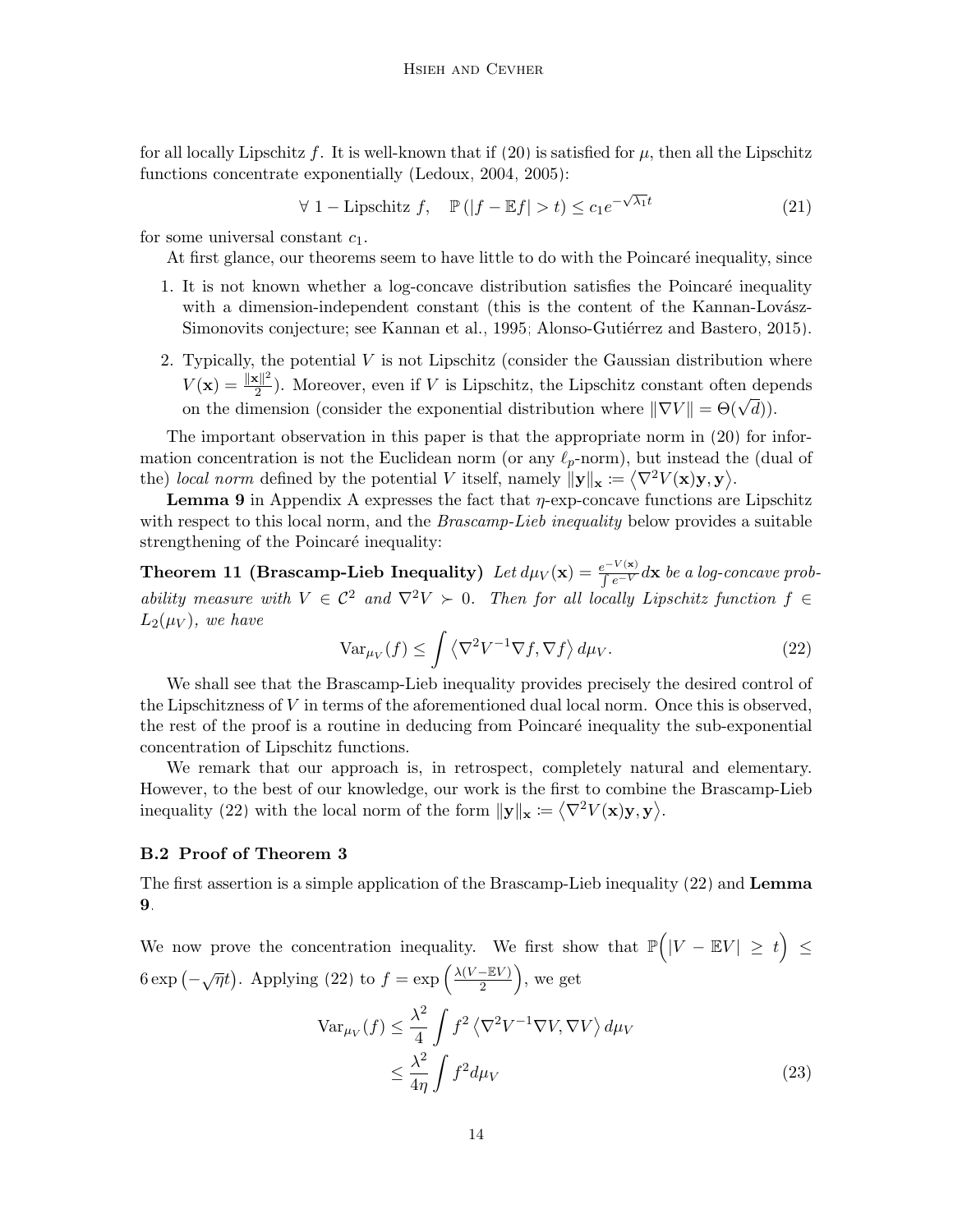by Lemma [9](#page-11-3). Let  $M(\lambda) := \mathbb{E} \exp (\lambda(V - \mathbb{E} V))$ . Then the inequality [\(23\)](#page-13-1) reads

$$
M(\lambda) - M\left(\frac{\lambda}{2}\right)^2 \le \frac{\lambda^2}{4\eta}M(\lambda),\tag{24}
$$

<span id="page-14-1"></span>and hence

<span id="page-14-2"></span>
$$
M(\lambda) \le \frac{1}{1 - \frac{\lambda^2}{4\eta}} M\left(\frac{\lambda}{2}\right)^2.
$$
 (25)

Apply [\(25\)](#page-14-1) recursively to obtain

$$
M(\lambda) \le \Pi_{k=1}^{K-1} \left(\frac{1}{1 - \frac{\lambda^2}{4^{k+1}\eta}}\right)^{2^k} M\left(\frac{\lambda}{2^K}\right)^{2^K}.
$$
 (26)

Since  $M(\lambda) = 1 + o(\lambda)$ , we have

$$
M\left(\frac{\lambda}{2^K}\right)^{2^K} = \left(1 + o\left(\frac{\lambda}{2^K}\right)\right)^{2^K} \to 1
$$

as  $K \to \infty$ . Hence [\(26\)](#page-14-2) implies

$$
M(\lambda) \le \Pi_{k=1}^{\infty} \left( \frac{1}{1 - \frac{\lambda^2}{4^{k+1}\eta}} \right)^{2^k},\tag{27}
$$

which in turn gives

<span id="page-14-3"></span>
$$
M(\sqrt{\eta}) \le 3. \tag{28}
$$

The proof can now be completed by the classic Chernoff bounding technique:

<span id="page-14-0"></span>
$$
\mathbb{P}(V - \mathbb{E}V \ge t) = \mathbb{P}\left(e^{\sqrt{\eta}(V - \mathbb{E}V)} \ge e^{\sqrt{\eta}t}\right)
$$
  
\n
$$
\le e^{-\sqrt{\eta}t}M(\sqrt{\eta})
$$
  
\n
$$
\le 3e^{-\sqrt{\eta}t}.
$$
\n(29)

Now, the inequality  $(29)$  implies that for any 1-exp-concave  $V$ , we have

<span id="page-14-4"></span>
$$
\mathbb{P}\left(V - \mathbb{E}V \ge t\right) \le 3e^{-t}.
$$

If V is  $\eta$ -exp-concave,  $\eta V$  is 1-exp-concave, and hence we conclude that

$$
\mathbb{P}\left(V - \mathbb{E}V \ge \frac{t}{\eta}\right) \le 3e^{-t};
$$
  

$$
\mathbb{P}\left(V - \mathbb{E}V \ge t\right) \le 3e^{-\eta t}.
$$
 (30)

that is to say,

The bound for 
$$
\mathbb{P}(V - \mathbb{E}V \le -t)
$$
 is similar.

The proof is completed by taking the best case of [\(29\)](#page-14-3) and [\(30\)](#page-14-4), and applying the union bound.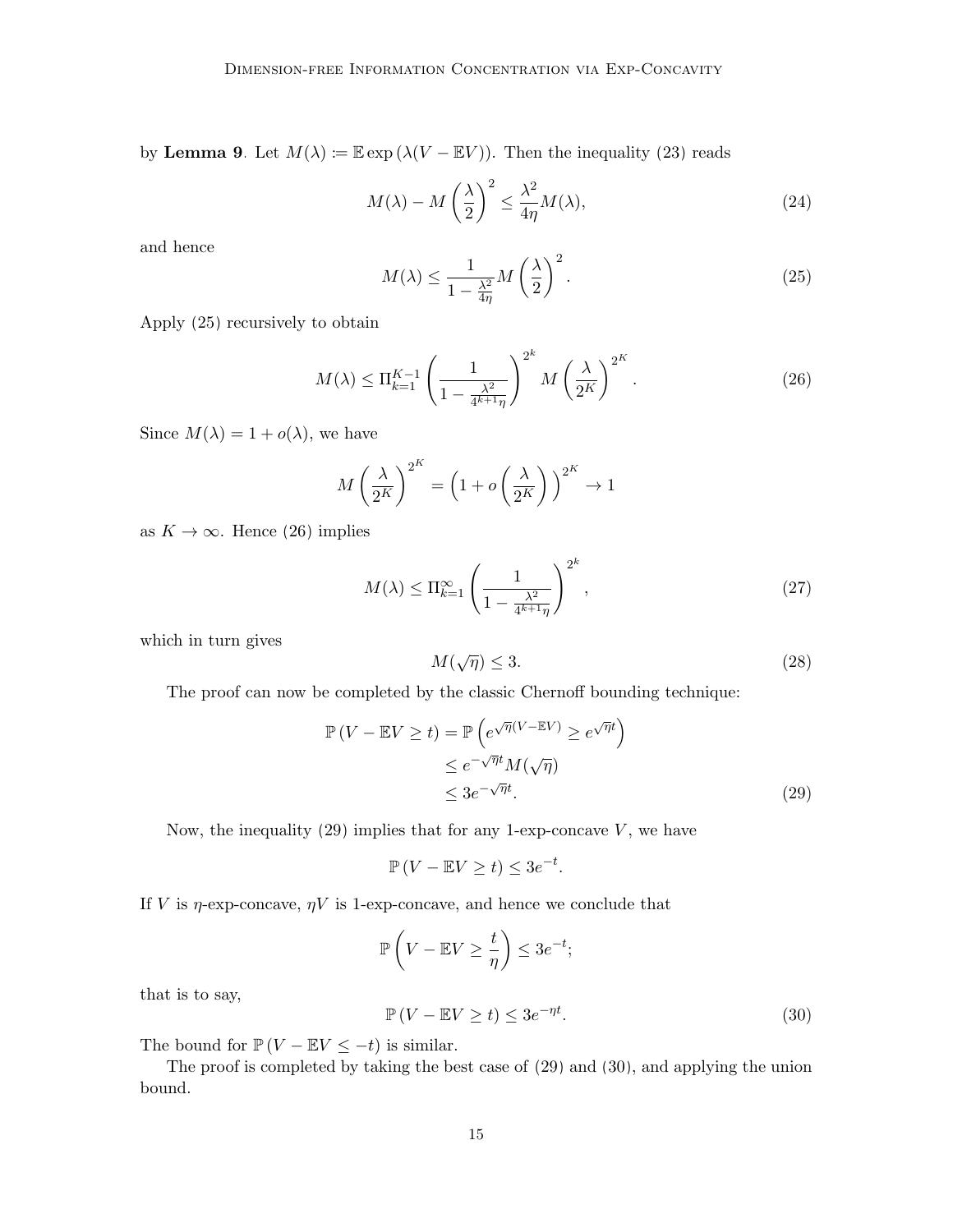# B.3 Proof of Lemma [4](#page-3-1) and Theorem [5](#page-4-1)

We first prove **Lemma [4](#page-3-1).** 

For any point **x**, let  $\{a_i\}_{i=1}^k$  be an orthonormal basis for  $S^+(\mathbf{x})$ , assumed to have dimension k. We extend  $\{a_i\}_{i=1}^k$  to an orthonormal basis for  $\mathbb{R}^d$  as  $\{a_i\}_{i=1}^d$ , and we decompose  $\nabla V(\mathbf{x}) = \sum_{i=1}^{d} c_i \mathbf{a}_i$  for some real numbers  $c_i$ 's.

For the purpose of contradiction, assume that  $\nabla V(\mathbf{x}) \notin \mathcal{S}^+(\mathbf{x})$ . Then  $c_j \neq 0$  for some  $j \in \{k+1, k+2, ..., d\}$ . But then

<span id="page-15-0"></span>
$$
\left\langle \nabla^2 V(\mathbf{x}) \mathbf{a}_j, \mathbf{a}_j \right\rangle = 0
$$

while

$$
\mathbf{a}_j^{\top} \nabla V(\mathbf{x}) \nabla V(\mathbf{x})^{\top} \mathbf{a}_j = c_j^2 > 0,
$$

contradicting the exp-concavity of  $V$ . This finishes the proof of **Lemma [4](#page-3-1).** 

We now turn to Theorem [5](#page-4-1).

Let  $\epsilon > 0$  be arbitrarily small, and consider the quantity

$$
\left\langle \left(\nabla^2 V + \epsilon I\right)^{-1} \nabla V, \nabla V \right\rangle.
$$
 (31)

**Lemma [4](#page-3-1)** implies that  $(31)$  is equal to

$$
\left\langle \left(\nabla^2 V + \epsilon I_{\mathcal{S}^+}\right)^{-1} \nabla V, \nabla V \right\rangle, \tag{32}
$$

where  $I_{\mathcal{S}^+}$  is the identity map on the subspace  $\mathcal{S}^+$ . Since V is strictly convex restricted to  $S^+$ , and since  $\nabla V \in S^+$ , **Lemma [9](#page-11-3)** then implies

<span id="page-15-1"></span>
$$
\left\langle \left(\nabla^2 V + \epsilon I\right)^{-1} \nabla V, \nabla V \right\rangle \le \frac{1}{\eta}
$$
\n(33)

for all  $\epsilon > 0$ .

Consider  $\tilde{V} = V + \frac{\epsilon ||\cdot||^2}{2}$  $\frac{1}{2}$ <sup>2</sup>, and let  $f = \exp\left(\frac{\lambda(V - \mathbb{E}V)}{2}\right)$  $\left(\frac{-\mathbb{E}V}{2}\right)$ . Since  $\tilde{V}$  is strictly convex, we may invoke the Brascamp-Lieb inequality [\(22\)](#page-13-0) to conclude

$$
\operatorname{Var}_{\mu_{\tilde{V}}}(f) \le \frac{\lambda^2}{4} \int f^2 \left\langle \nabla^2 \tilde{V}^{-1} \nabla V, \nabla V \right\rangle d\mu_{\tilde{V}}
$$
  

$$
\le \frac{\lambda^2}{4\eta} \int f^2 d\mu_{\tilde{V}}
$$
 (34)

where the second inequality follows from [\(33\)](#page-15-1). Letting  $\epsilon \to 0$  in [\(34\)](#page-15-2) then gives

<span id="page-15-2"></span>
$$
\text{Var}_{\mu_V}(f) \le \frac{\lambda^2}{4\eta} \int f^2 d\mu_V. \tag{35}
$$

The rest of the proof is similar to that of **Theorem [3](#page-3-0)**; we omit the details.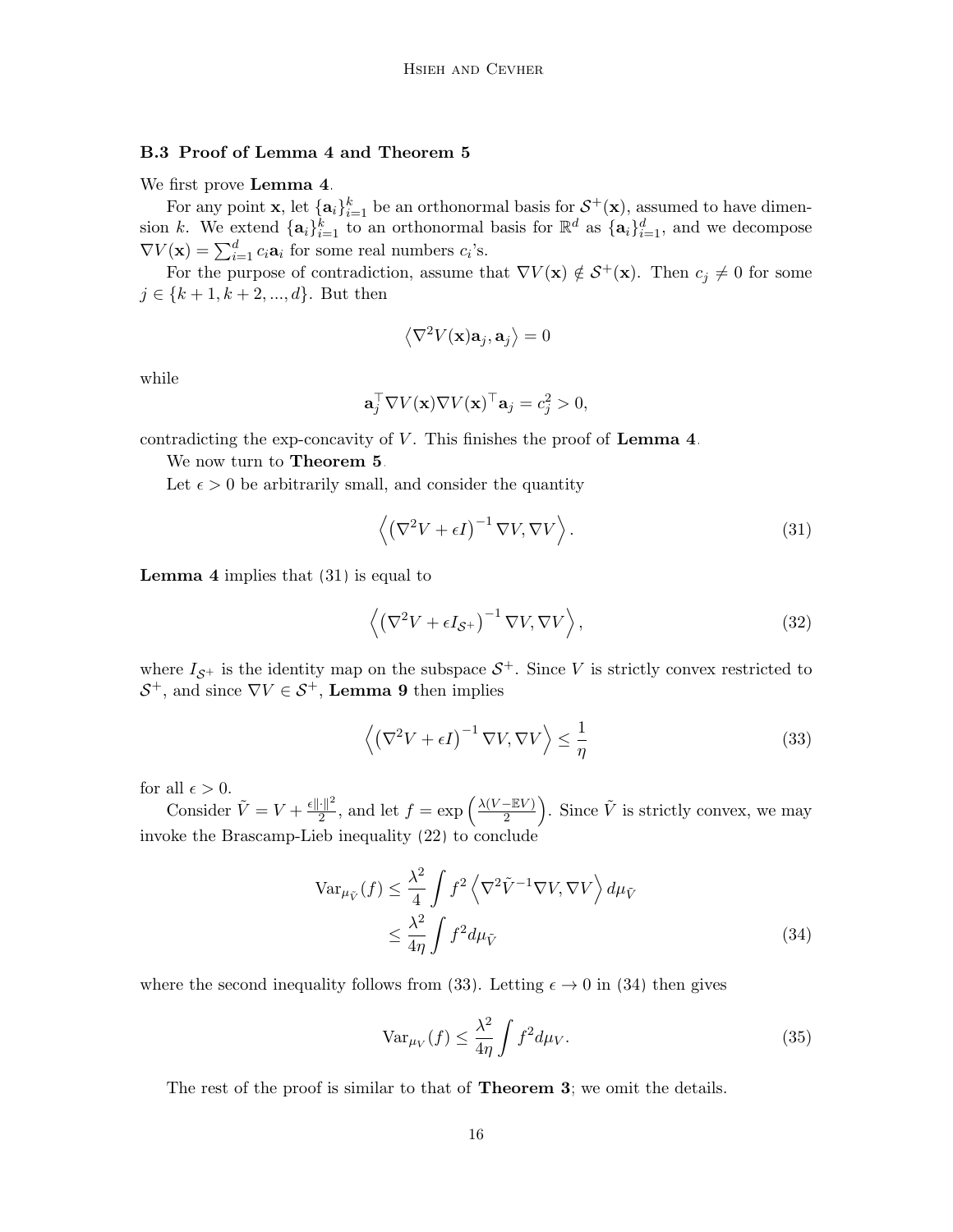# B.4 Proof of Theorem [6](#page-4-0)

We will need the following strengthened Brascamp-Lieb inequality, which might be of independent interest. Once the following theorem is established, one can follow a similar proof as in Appendix [B.](#page-1-1)2. We omit the details, and focus on the proof of the following theorem in the rest of this appendix.

Theorem 12 (Nonsmooth Brascamp-Lieb Inequality) Let  $d\mu_{\tilde{V}}(\mathbf{x}) = \frac{e^{-\tilde{V}(\mathbf{x})}}{\int e^{-\tilde{V}} d\mathbf{x}}$  be a log-concave measure with  $\tilde{V} = V + U$ , where  $V \in \mathcal{C}^2$ ,  $\nabla^2 V > 0$ , and U is convex but possibly non-differentiable. Then for all locally Lipschitz function  $f \in L_2(\mu_{\tilde{V}})$ , we have

<span id="page-16-1"></span><span id="page-16-0"></span>
$$
\text{Var}_{\mu_{\tilde{V}}}(f) \le \int \left\langle \nabla^2 V^{-1} \nabla f, \nabla f \right\rangle d\mu_{\tilde{V}}.\tag{36}
$$

**Proof** Proof of **Theorem [12](#page-16-0)** Define the cost functions

$$
c_{\tilde{V}}(\mathbf{x}, \mathbf{y}) \coloneqq \tilde{V}(\mathbf{y}) - \tilde{V}(\mathbf{x}) - \langle \partial \tilde{V}(\mathbf{x}), \mathbf{y} - \mathbf{x} \rangle \tag{37}
$$

and

$$
c_V(\mathbf{x}, \mathbf{y}) \coloneqq V(\mathbf{y}) - V(\mathbf{x}) - \langle \nabla V(\mathbf{x}), \mathbf{y} - \mathbf{x} \rangle. \tag{38}
$$

By Proposition 1.1 of [Cordero-Erausquin](#page-9-16) [\(2017\)](#page-9-16) (see also p.482 for the non-differentiable case), we know that the measure  $d\mu_{\tilde{V}}$  satisfies the transportation cost inequality:

<span id="page-16-2"></span>
$$
\mathcal{W}_{c_{\tilde{V}}}(\mu_{\tilde{V}}, \nu) \le D(\nu \| \mu_{\tilde{V}})
$$

for any probability measure  $\nu$ . Here,  $\mathcal{W}_{c_{\tilde{V}}}(\mu_{\tilde{V}}, \nu) := \inf_{X,Y} \mathbb{E} c_{\tilde{V}}(X,Y)$  where the infimum is over all joint distributions with marginals  $X \sim \mu_{\tilde{V}}$  and  $Y \sim \nu$ , and  $D(\nu \| \mu_{\tilde{V}})$  is the relative entropy between  $\nu$  and  $\mu_{\tilde{V}}$ . Since U is convex, we have  $c_{\tilde{V}}(\mathbf{x}, \mathbf{y}) \geq c_V(\mathbf{x}, \mathbf{y})$  for all  $\mathbf{x}, \mathbf{y}$ , and hence  $\mu_{\tilde{V}}$  satisfies the weaker transportation cost inequality

$$
\mathcal{W}_{c_V}(\mu_{\tilde{V}}, \nu) \le D(\nu \| \mu_{\tilde{V}}). \tag{39}
$$

The theorem can then be deduced from a standard linearization procedure that is wellknown since the classic [\(Otto and Villani, 2000\)](#page-10-15). The rest of the proof below is a suitable adaptation of the version in [\(Cordero-Erausquin, 2017\)](#page-9-16).

Since continuous functions with compact support are dense in  $L_2(\mu_V^{\varepsilon})$ , we will prove **Theorem [12](#page-16-0)** for any continuous function with compact support. Notice that such functions are necessarily Lipschitz and hence differentiable  $\mu_{\tilde{V}}$ -almost everywhere. Since modifying f in a set of  $\mu_{\tilde{V}}$ -measure 0 does not effect [\(36\)](#page-16-1), we may henceforth assume that  $f \in \mathcal{C}^1$  and has compact support.

Since  $V \in \mathcal{C}^2$ ,  $\nabla^2 V(\mathbf{y})$  is uniformly continuous on any compact set, and hence we have

$$
c_V(\mathbf{y} + \mathbf{h}, \mathbf{y}) = \frac{1}{2} \langle \nabla^2 V(\mathbf{y}) \mathbf{h}, \mathbf{h} \rangle + ||\mathbf{h}||^2 \cdot o(1)
$$
 (40)

uniformly in **y** on any compact set when  $h \to 0$ . Assume for the moment that  $c_V(x, y) \ge$ δ  $\frac{\delta}{2} \|\mathbf{x} - \mathbf{y}\|^2$  for some  $\delta > 0$ . Given any function  $g \in \mathcal{C}^1$  with compact support and  $\int g d\mu_{\tilde{V}} = 0$ , introduce the infimal convolution associated with the cost  $c_V$ :

$$
Q_c(g)(\mathbf{y}) := \inf_{\mathbf{x}} \{ g(\mathbf{x}) + c_V(\mathbf{x}, \mathbf{y}) \},\tag{41}
$$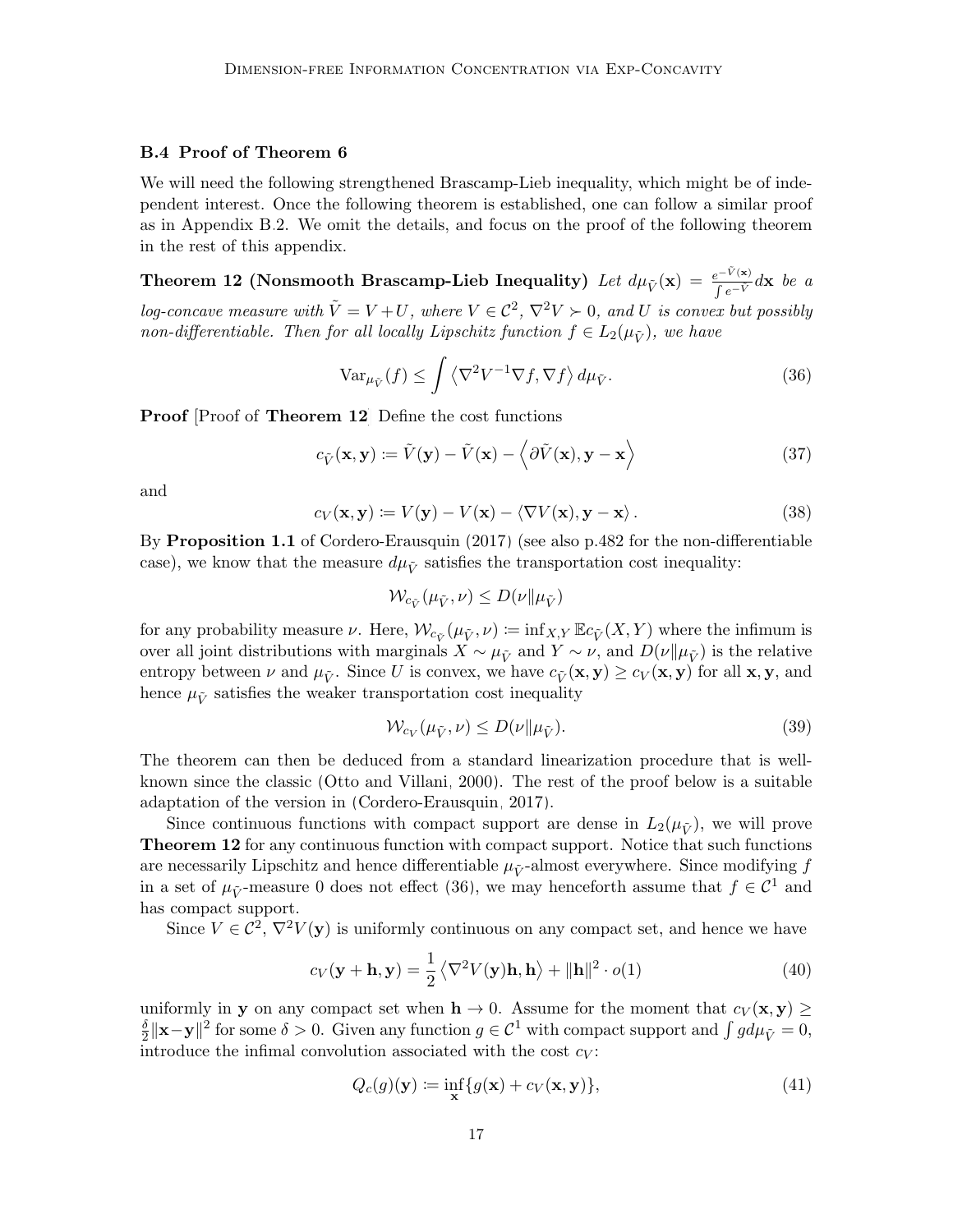whence  $Q_c(g)(\mathbf{y}) - g(\mathbf{x}) \leq c_V(\mathbf{x}, \mathbf{y})$ . By the definition of  $\mathcal{W}_{c_V}$ , for any joint probability measure  $\pi$  having marginals  $\mu_{\tilde{V}}$  and  $\nu$ , we must have

<span id="page-17-0"></span>
$$
\mathcal{W}_{c_V}(\mu_{\tilde{V}}, \nu) = \inf_{\pi} \int c_V(\mathbf{x}, \mathbf{y}) d\pi(\mathbf{x}, \mathbf{y}) \ge \int Q_c(g) d\nu - \int g d\mu_{\tilde{V}}.
$$
 (42)

Consider the infimum convolution of  $\epsilon q$ :

$$
Q_c(\epsilon g)(\mathbf{y}) = \inf_x \{ \epsilon g(\mathbf{x}) + c_V(\mathbf{x}, \mathbf{y}) \} = \inf_{\mathbf{h}} \{ \epsilon g(\mathbf{y} + \mathbf{h}) + c_V(\mathbf{y} + \mathbf{h}, \mathbf{y}) \}.
$$
 (43)

Let  $h_{\epsilon} = h_{\epsilon}(y)$  denote a point where the infimum is achieved. Since g is globally Lipschitz, say with constant  $L$ ,

$$
\epsilon g(\mathbf{y} + \mathbf{h}_{\epsilon}) + c_V(\mathbf{y} + \mathbf{h}_{\epsilon}, \mathbf{y}) \ge \epsilon g(\mathbf{y}) - \epsilon L \|\mathbf{h}_{\epsilon}\| + \delta \|\mathbf{h}_{\epsilon}\|^2.
$$
 (44)

On the other hand, by setting  $\mathbf{h} = 0$  in [\(43\)](#page-17-0), we see that  $\epsilon g(\mathbf{y} + \mathbf{h}_{\epsilon}) + c_V(\mathbf{y} + \mathbf{h}_{\epsilon}, \mathbf{y}) \leq \epsilon g(\mathbf{y})$ . Combining this with [\(44\)](#page-17-1) gives

<span id="page-17-5"></span><span id="page-17-3"></span><span id="page-17-2"></span><span id="page-17-1"></span>
$$
\|\mathbf{h}_{\epsilon}\| \le \frac{L}{\delta} \epsilon. \tag{45}
$$

Notice that [\(45\)](#page-17-2) does not depend on y, and hence  $\|\mathbf{h}_{\epsilon}\| = O(\epsilon)$  uniformly in y.

As g is compactly supported, we have sup  $|g| = M < \infty$ . Let  $\Omega$  be the support of g, and let  $B_{\epsilon} := \{ \mathbf{x} \mid \exists \mathbf{y} \in \Omega, ||\mathbf{x} - \mathbf{y}||^2 \le \frac{2\epsilon M}{\delta}$  $\frac{1}{\delta}$ . We claim that  $Q_c(\epsilon g) \geq 0$  on  $B_{\epsilon}^c$ . Indeed, for any  $y \in B_{\epsilon}^{c}$ , suppose that the infimum of x in [\(43\)](#page-17-0) is attained in  $\Omega$ . Then  $Q_c(\epsilon g)\geq \frac{\delta}{2}$  $\frac{\delta}{2} \cdot \frac{2\epsilon M}{\delta} - \epsilon M = 0$ , since  $c_V(\mathbf{x}, \mathbf{y}) \ge \frac{\delta}{2}$  $\frac{\delta}{2} \|\mathbf{x} - \mathbf{y}\|^2$  and  $\inf_{\mathbf{x} \in \Omega} \|\mathbf{y} - \mathbf{x}\|^2 \ge \frac{2\epsilon M}{\delta}$  $\frac{\epsilon M}{\delta}$ . On the other hand, if the infimum of **x** in [\(43\)](#page-17-0) is attained outside  $\Omega$ , then  $\epsilon g = 0$  and  $c_V \ge 0$ implies that  $Q_c(\epsilon q) \geq 0$ .

For the sake of linearization, set  $d\nu = (1 + \epsilon f) d\mu_{\tilde{V}}$  for some  $f \in C^1$  with  $\int f d\mu_{\tilde{V}} = 0$ . We now compute

$$
\mathcal{W}_{c_V}(\mu_{\tilde{V}}, (1+\epsilon f)d\mu_{\tilde{V}}) \ge \int Q_c(\epsilon g) (1+\epsilon f) d\mu_{\tilde{V}} \qquad \text{since } \int g d\mu_{\tilde{V}} = 0,
$$
  

$$
\ge \int_{B_{\epsilon}} Q_c(\epsilon g) (1+\epsilon f) d\mu_{\tilde{V}} \qquad \text{since } Q_c(\epsilon g) \ge 0 \text{ on } B_{\epsilon}^c. \tag{46}
$$

As the set  $B_{\epsilon}$  is itself compact, we have, uniformly in y,

$$
Q_c(\epsilon g)(\mathbf{y}) = \epsilon g(\mathbf{y} + \mathbf{h}_{\epsilon}) + c(\mathbf{y} + \mathbf{h}_{\epsilon}, \mathbf{y})
$$
  
=  $\epsilon g(\mathbf{y}) + \epsilon \langle \nabla g(\mathbf{y}), \mathbf{h}_{\epsilon} \rangle + \frac{1}{2} \langle \nabla^2 V(\mathbf{y}) \mathbf{h}_{\epsilon}, \mathbf{h}_{\epsilon} \rangle + o(\epsilon^2)$  (47)

where the last line follows by [\(45\)](#page-17-2). Noticing that [\(47\)](#page-17-3) is convex in  $\mathbf{h}_{\epsilon}$ , we can find its minimum (up to  $o(\epsilon^2)$ ) and write

<span id="page-17-6"></span><span id="page-17-4"></span>
$$
Q_c(\epsilon g)(\mathbf{y}) \ge \epsilon g(\mathbf{y}) - \frac{\epsilon^2}{2} \left\langle \nabla^2 V^{-1}(\mathbf{y}) \nabla g(\mathbf{y}), \nabla g(\mathbf{y}) \right\rangle + o(\epsilon^2). \tag{48}
$$

Multiplying [\(48\)](#page-17-4) by  $1 + \epsilon f$  and integrate on  $B_{\epsilon}$  w.r.t.  $d\mu_{\tilde{V}}$ , we get, using [\(46\)](#page-17-5) and  $\int f d\mu_{\tilde{V}} = \int g d\mu_{\tilde{V}} = 0$ ,  $\int g d\mu_{\tilde{V}} = 0,$ 

$$
\frac{1}{\epsilon^2} \mathcal{W}_{c_V} \left( \mu_{\tilde{V}}, (1 + \epsilon f) d\mu_{\tilde{V}} \right) \ge \int_{B_{\epsilon}} f g d\mu_{\tilde{V}} - \frac{1}{2} \int_{B_{\epsilon}} \left\langle \nabla^2 V^{-1} \nabla g, \nabla g \right\rangle d\mu_{\tilde{V}} + o(1). \tag{49}
$$